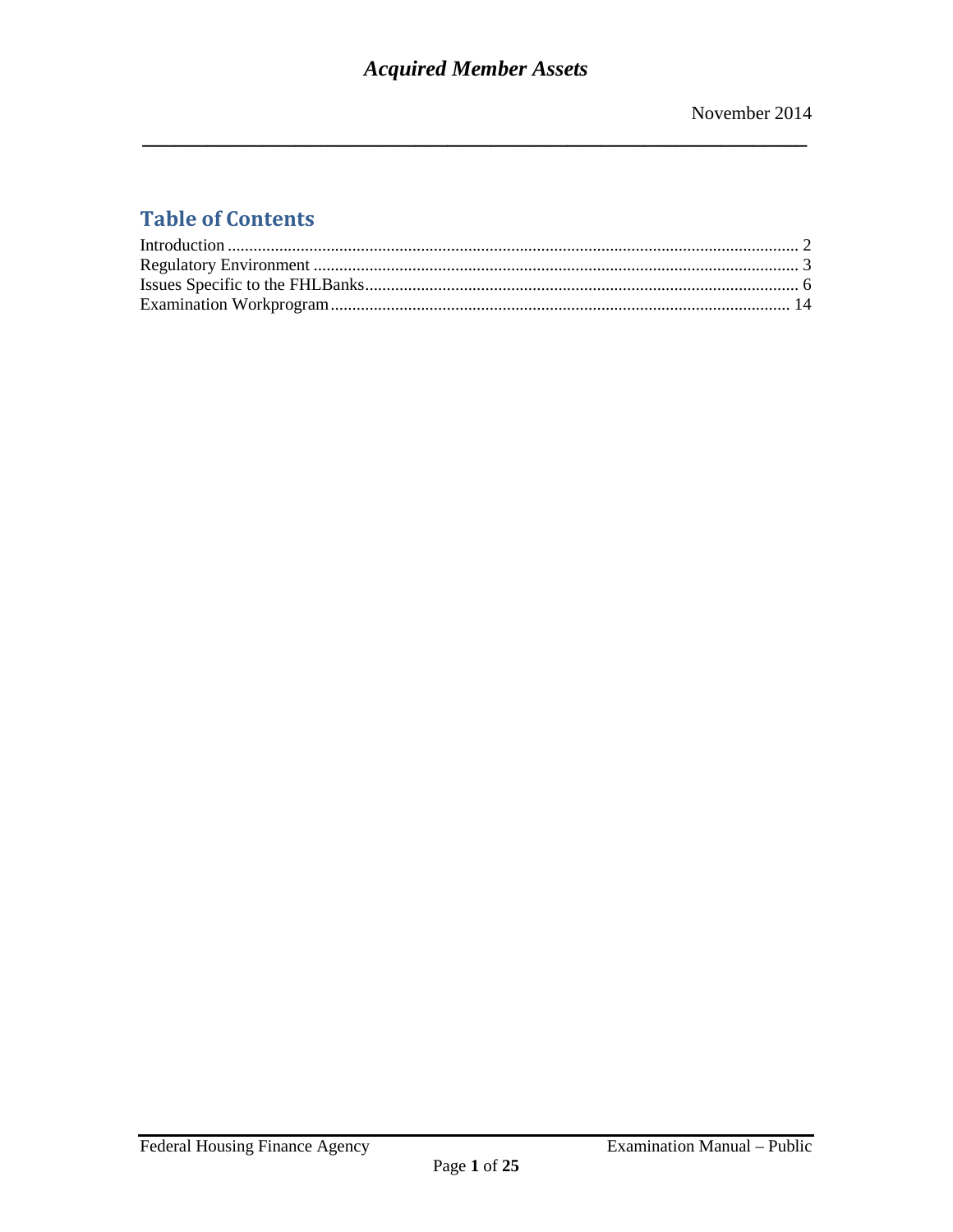*\_\_\_\_\_\_\_\_\_\_\_\_\_\_\_\_\_\_\_\_\_\_\_\_\_\_\_\_\_\_\_\_\_\_\_\_\_\_\_\_\_\_\_\_\_\_\_\_\_\_\_\_\_\_\_\_\_\_\_\_\_*

### <span id="page-1-0"></span>**Introduction**

Federal Home Loan Banks (FHLBanks) serve as the conduit between capital markets and FHLBank members principally through loans called advances. The FHLBanks are also authorized to purchase mortgages under the Acquired Member Assets (AMA) regulation. The AMA programs discussed in this module are unique to the FHLBanks. As such, this examination module does not have applicability in the examination of Fannie Mae, Freddie Mac or the Office of Finance, except as a resource in understanding AMA purchased by the Enterprises.

In December 1996, the Federal Housing Finance Board (the "Finance Board") authorized the FHLBank of Chicago's Mortgage Partnership Finance ® (MPF) program. Authorized on a pilot basis, the MPF program was the first mortgage purchase program among the FHLBanks. In 1999, with the adoption of Resolution Number 1999-50, as modified by Resolution Number 1999-66, the Finance Board broadened the FHLBanks' AMA authority and emphasized that the mortgage programs must involve credit risk-sharing with FHLBank System members or housing associates.

In July 2000, the Finance Board adopted Part 955 to its regulations governing AMA activities. Part 955 established new requirements and codified many of the parameters for AMA programs that the Finance Board previously set forth by resolution. With the adoption of Part 955, the previously approved mortgage programs moved from pilot to permanent status.

Two distinct mortgage programs have been authorized under Part 955 – the MPF program and the Mortgage Purchase Program (MPP). All of the FHLBanks received Finance Board approval to offer MPF and/or MPP to their members. Members may participate in the MPF and MPP programs through various products with differing credit risk-sharing structures. These mortgage programs, as described in this section of the Examination Manual, are available only through participating FHLBanks.

Except for the FHLBank of Chicago's Shared Funding® (Shared Funding) Program, an MPF product, the AMA products are structured such that the FHLBanks acquire, through either a purchase or funding transaction, whole, single-family mortgage loans from their members. Products exist for both conventional and government-guaranteed or government-insured loans. The programs require that the FHLBank manage the interestrate risk and the member assumes and manages the risks associated with originating the mortgage, including a substantial portion of the credit risk. Part 955 requires that the member provide a credit enhancement sufficient to enhance the credit quality of the assets to an equivalent of an instrument rated at least investment grade. The member may provide this credit enhancement through various means, such as loan-level or pool-level insurance.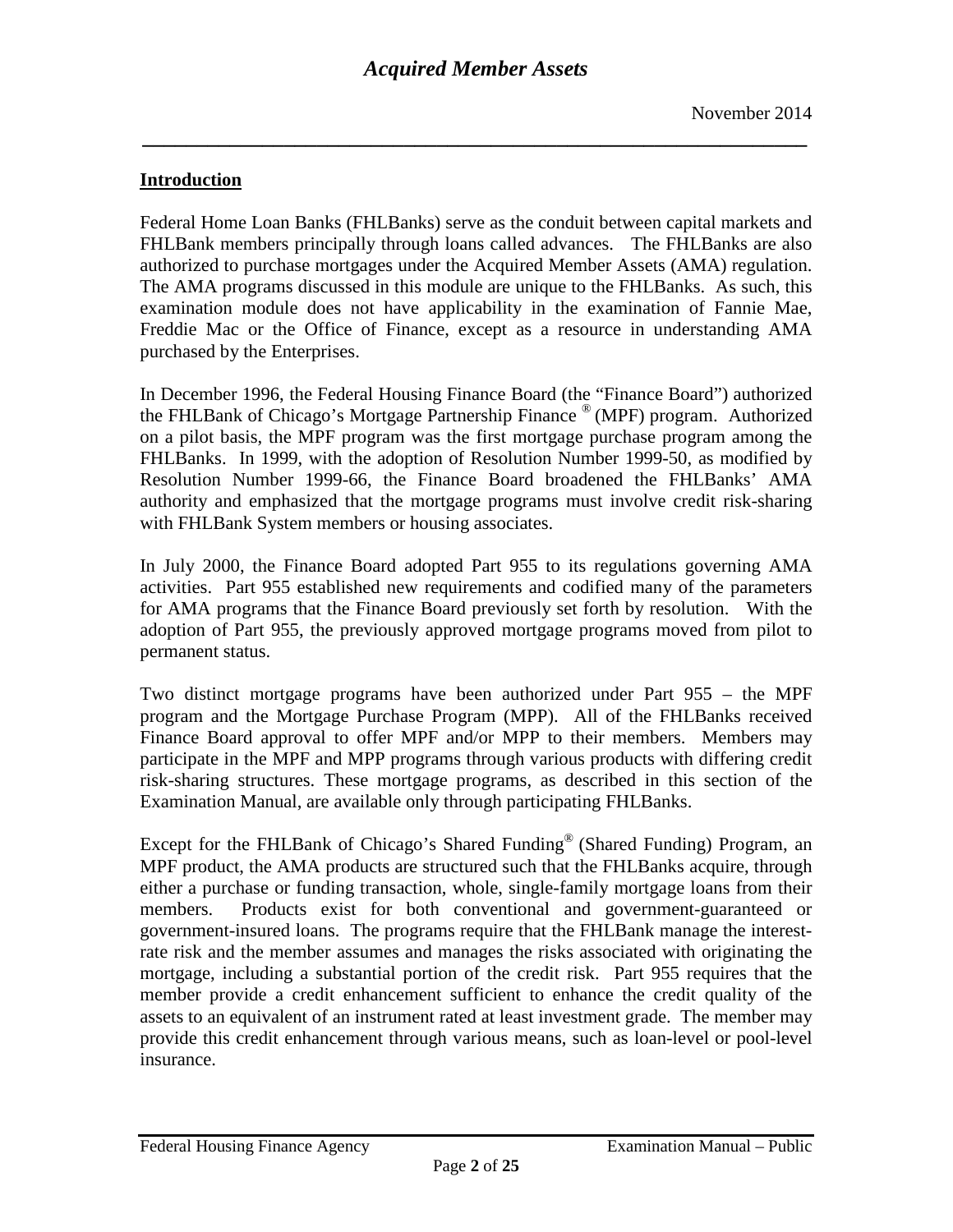*\_\_\_\_\_\_\_\_\_\_\_\_\_\_\_\_\_\_\_\_\_\_\_\_\_\_\_\_\_\_\_\_\_\_\_\_\_\_\_\_\_\_\_\_\_\_\_\_\_\_\_\_\_\_\_\_\_\_\_\_\_* Because of concerns related to funding and hedging risks of loans in the AMA portfolios, the FHLBanks have explored and implemented alternatives to the traditional AMA programs. FHLBanks considered options whereby they would continue to offer the service of AMA programs to member institutions, but eliminate the related market and credit risks associated with owning the assets. Notably, the FHLBank of Chicago implemented the MPF Xtra program, which pools these assets and sells the assets to Fannie Mae.

This examination module focuses on risks associated with traditional AMA programs and risks associated with managing the on-balance sheet exposure of AMA assets. Examiners should remain cognizant of other risks, particularly operational risk, associated with programs, such as MPF Xtra, whereby the FHLBanks serve as a conduit for members to sell whole loans.

## <span id="page-2-0"></span>**Regulatory Environment**

The primary authorities governing or relevant to AMA activities of the FHLBanks are set forth below. The examiner should ensure that the application of such authorities to an FHLBank has been considered by the FHLBank and its legal counsel.

*1) Rules and Regulations of the Federal Housing Finance Agency (FHFA) and its predecessor, the Federal Housing Finance Board (Finance Board), which include the following parts and sections relevant to AMA activities:* 

12 CFR Part 955, sets forth requirements for FHLBank participation in AMA programs and activities. The regulation's four main elements are:

- a) Three-part test to determine AMA eligibility;
- b) Regulatory reporting requirements;
- c) Administrative transactions between FHLBanks; and
- d) Risk-based capital requirements for AMA.

12 CFR Part 917 of the Finance Board regulations addresses powers and responsibilities of FHLBank boards of directors and senior management. In particular, Section 917.3, Risk Management; Section 917.4, Bank Member Products Policy; Section 917.5, Strategic Business Plan; and Section 917.6, Internal Control System, are pertinent.

12 CFR Part 1272 of FHFA regulations defines and sets forth the procedural requirements regarding FHLBank's new business activities. With respect to AMA, a new business activity is considered one in which the FHLBank is involved in either managing a risk or undertaking operations that it has not previously or regularly managed. The new business activity regulation prohibits FHLBanks from undertaking a new business activity without first complying with the requirements of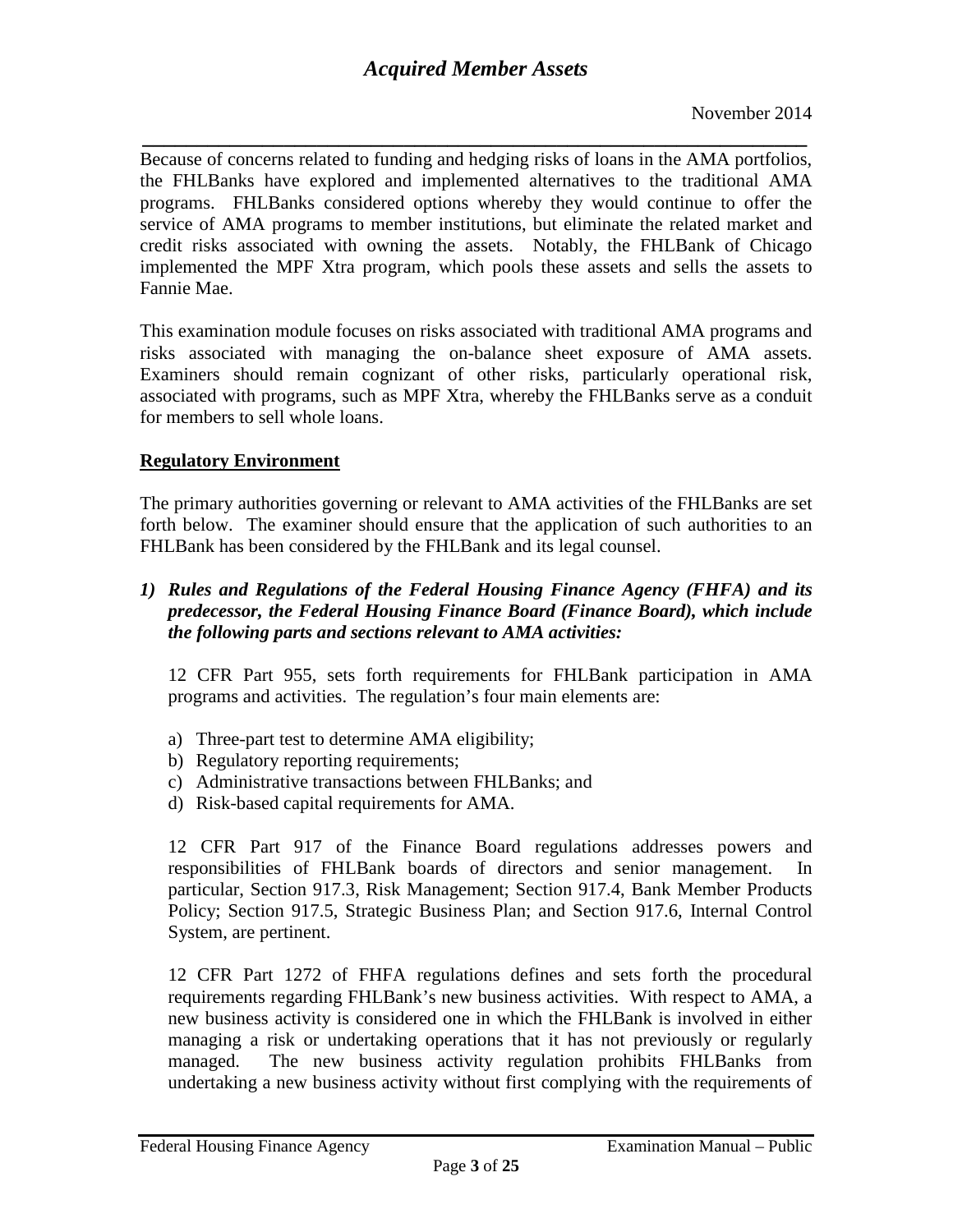*\_\_\_\_\_\_\_\_\_\_\_\_\_\_\_\_\_\_\_\_\_\_\_\_\_\_\_\_\_\_\_\_\_\_\_\_\_\_\_\_\_\_\_\_\_\_\_\_\_\_\_\_\_\_\_\_\_\_\_\_\_* the regulation.

*2) Rules and Regulations of the Federal Housing Finance Agency (12 CFR Part 1236):* Specifically, the final rule on Prudential Management and Operations Standards ("PMOS") Standard 6 and Standard 7 highlight the need for the regulated entities to establish clear and explicit guidelines for the acquisition and growth of assets and investments that are consistent with the organization's mission, objectives, business strategy, board-approved policies, risk tolerances, and safe and sound operations.

### *3) Advisory Bulletins of the Federal Housing Finance Board that provide supervisory guidance relating to the topic of AMA activities:*

Advisory Bulletin 01-2 (*Securing AMA Credit Enhancements*), dated January 24, 2001, provides that an FHLBank must maintain a security interest in collateral that is sufficient to secure fully the member's retained credit enhancement, over and above the collateral that is necessary to support any advance or other obligation of the member to the FHL Bank.

Advisory Bulletin 01-8 (*Asset Review and Classification*), dated October 4, 2001, provides guidance to the FHLBanks in establishing procedures to address the periodic review, classification and reporting of problem assets.

Advisory Bulletins 02-3 (*Disaster Recovery Planning*), dated February 13, 2002 and 03-2, dated February 10, 2003, provide guidance on specific attributes to be considered by FHLBanks in the formation of their business continuity plans and the establishment of bilateral agreements with other FHLBanks.

Advisory Bulletin 03-12 (*Credit Risk Exposure to Supplemental Mortgage Insurance Providers*), dated December 3, 2003, provides that each FHLBank should establish policies that include criteria to determine individual exposure limits to each supplemental mortgage insurance provider based on an independent credit analysis of the provider.

Advisory Bulletin 04-01 (*Service Organizations*), dated March 10, 2004, provides guidance on the evaluation of an organization providing services to an FHLBank whose activities could affect the FHLBank's financial condition. This includes the performance of an assessment of the service organization's internal controls, including the procurement of a service organization's independent auditor's report in accordance with SAS 70, Reports on the Processing of Transactions by Service Organizations, or the performance of alternative methods necessary to gain confidence with the service organization's internal controls.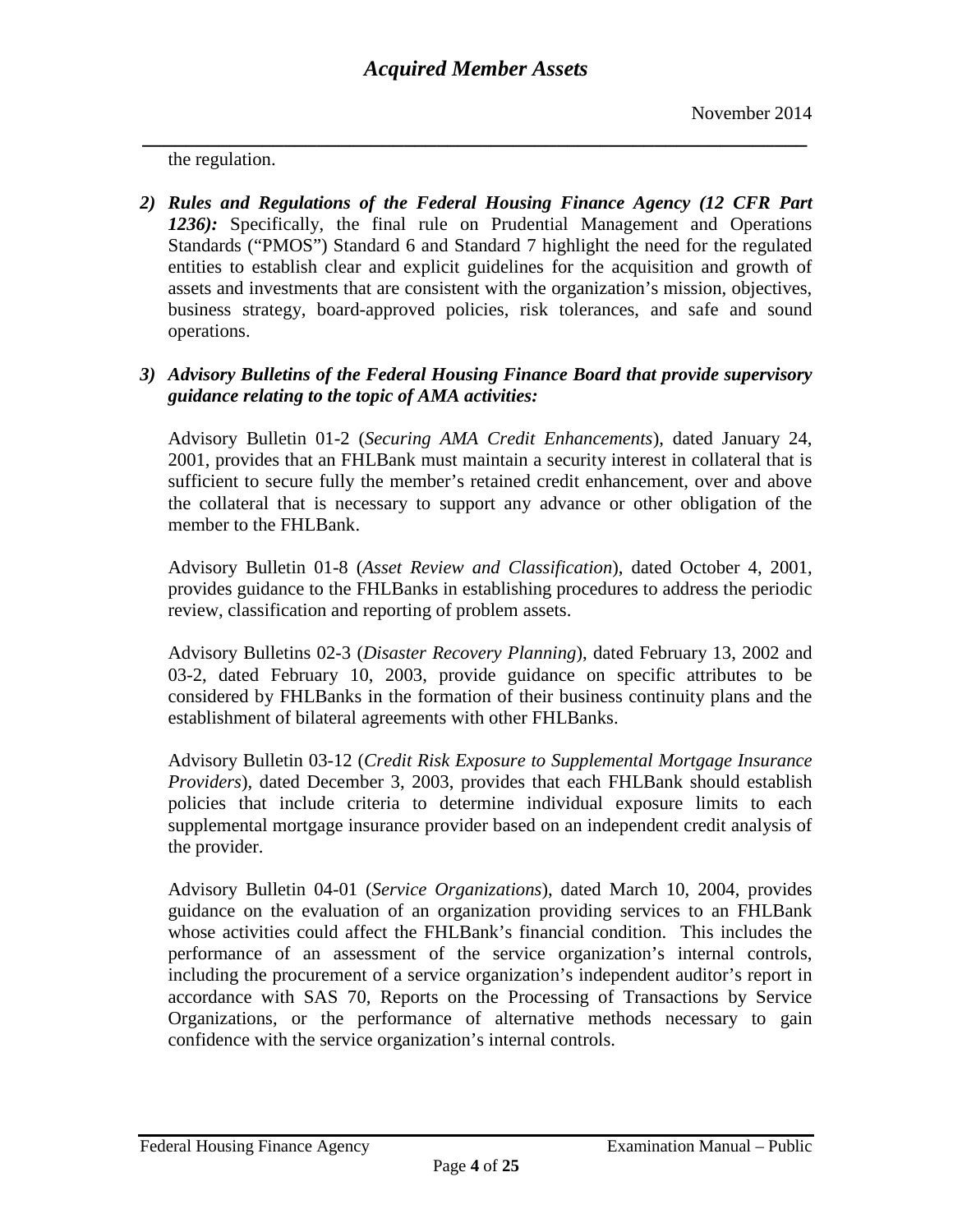*\_\_\_\_\_\_\_\_\_\_\_\_\_\_\_\_\_\_\_\_\_\_\_\_\_\_\_\_\_\_\_\_\_\_\_\_\_\_\_\_\_\_\_\_\_\_\_\_\_\_\_\_\_\_\_\_\_\_\_\_\_* Advisory Bulletin 05-05 (*Risk Management Oversight*), dated May 18, 2005, provides guidance on the risk management responsibilities of the FHLBank's board of directors, senior management, and risk management function.

Advisory Bulletin 05-08 (*Guidance on FHLBank Anti-Predatory Lending Policies*), dated August 25, 2005, provides guidance on establishing anti-predatory lending policies to govern the FHLBank's purchasing of mortgages and calculating the level of advances that can be made to its members.

Advisory Bulletin 07-01(*Nontraditional and Subprime Residential Mortgage Loans*), dated April 12, 2007, establishes regulatory expectations for the FHLBanks to adopt and implement policies and risk management practices that establish appropriate risk limits for, and appropriate mitigation of, credit exposure on nontraditional and subprime mortgage loans, whether the loans are purchased as AMA, accepted as collateral for advances, or are acquired indirectly through investment in MBS.

Advisory Bulletin 08-02 (*Application of Guidance on Nontraditional and Subprime Residential Mortgage Loans to Specific FHLBank Assets)*, dated July 1, 2008, supplements Advisory Bulletin 07-01 by providing written guidance regarding mortgages purchased under AMA programs, investments in private–label mortgagebacked securities, and collateral securing advances.

### *4) Regulatory Interpretations of the Federal Housing Finance Board are the following:*

Regulatory Interpretation 2000-25, dated November 17, 2000, addresses some of the factors that should be considered in determining if mortgage assets meet the valid business purpose requirement of 12 CFR Part 955. The Regulatory Interpretation specifies that a member must have meaningful influence over or control of the assets being acquired by the FHLBank. Assets will not be considered eligible as AMA if they were merely passed from a nonmember through a member to an FHLBank without the same or equivalent degree of scrutiny as would have been the case if the member had originated the asset itself.

Regulatory Interpretation 2002-02, dated March 6, 2002, provides that under 12 CFR Part 955, a Participating Financial Institution (PFI) may sell the servicing rights associated with a mortgage loan to a PFI other than the PFI responsible for the credit enhancement.

Regulatory Interpretation 2002-03, dated March 6, 2002, provides that an FHLBank may obtain pool insurance to supplement the credit enhancements provided by the member. Within the context of the credit enhancement structure, the pool insurance must follow the other credit enhancement components such as the first loss account and the supplemental mortgage insurance.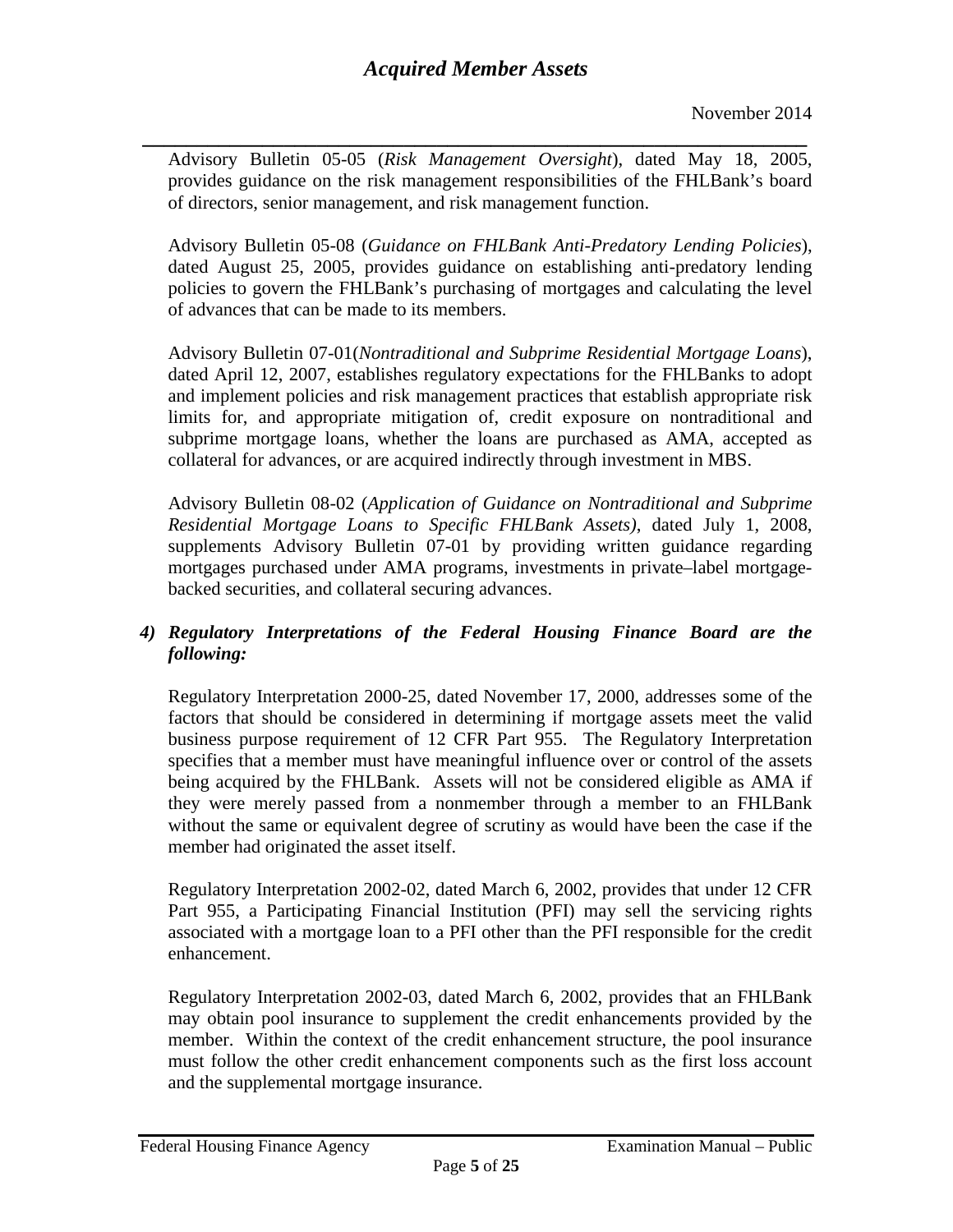*\_\_\_\_\_\_\_\_\_\_\_\_\_\_\_\_\_\_\_\_\_\_\_\_\_\_\_\_\_\_\_\_\_\_\_\_\_\_\_\_\_\_\_\_\_\_\_\_\_\_\_\_\_\_\_\_\_\_\_\_\_*

Regulatory Interpretation 2005-05, dated October 21, 2005, provides that 12 CFR Part 955 does not allow an FHLBank to sell or transfer either the mortgage loans or the related PFI-provided credit enhancement obligation while continuing to hold the other piece of the transaction.

- *5) Sarbanes-Oxley Act of 2002 ("Sarbanes-Oxley")* This statute includes various corporate governance requirements that relate to the responsibilities of corporate boards of directors, the external and internal audit function, and the quality of management's attestation of internal controls pertaining to the accuracy of financial reporting.
- 6) FASB Accounting Standards Codification<sup>TM</sup> (ASC) is the single source of authoritative U.S. generally accepted accounting principles (GAAP) governing the preparation of financial reports and is officially recognized as authoritative by the SEC and the AICPA. Effective July 1, 2009, changes to the source of authoritative U.S. GAAP, the *FASB Accounting Standards Codification*, are communicated through an Accounting Standards Update (ASU). Specific Accounting Standards Codification topics applicable to AMA activities include ASC 310 - *Receivables* and ASC 815 – *Derivatives and Hedging*.

# <span id="page-5-0"></span>**Issues Specific to the FHLBanks**

#### *AMA Programs*

Two distinct AMA programs were authorized by the Finance Board: the MPF and the MPP. In order to offer MPF and/or MPP to its members, each FHLBank underwent an application process with the Finance Board. This application process included a safety and soundness examination to verify that the FHLBanks had in place adequate policies, procedures, and controls to manage the risks presented by these programs.

For MPF, the FHLBank of Chicago serves as "MPF Provider," providing operational support to all of the other MPF-Banks as permitted under 12 CFR Section 955.5(a). The services the FHLBank of Chicago provides include program development, pricing, legal services, marketing, quality control, accounting, processing, development of underwriting and other processing guides, policies, and procedures, and maintenance of the MPF website. The FHLBank of Chicago annually obtains a Type II SAS 70 (*Statement of Standards 70: Service Organizations*) report from its external auditor covering its MPF program that documents and tests the design and operational effectiveness of internal controls the institution has established in connection with the program.

In contrast, each MPP-Bank conducts its own back-office operations and operates independently from the other MPP-Banks. Unlike the MPF-Banks, each MPP-Bank has autonomy over its own processes, including pricing and execution.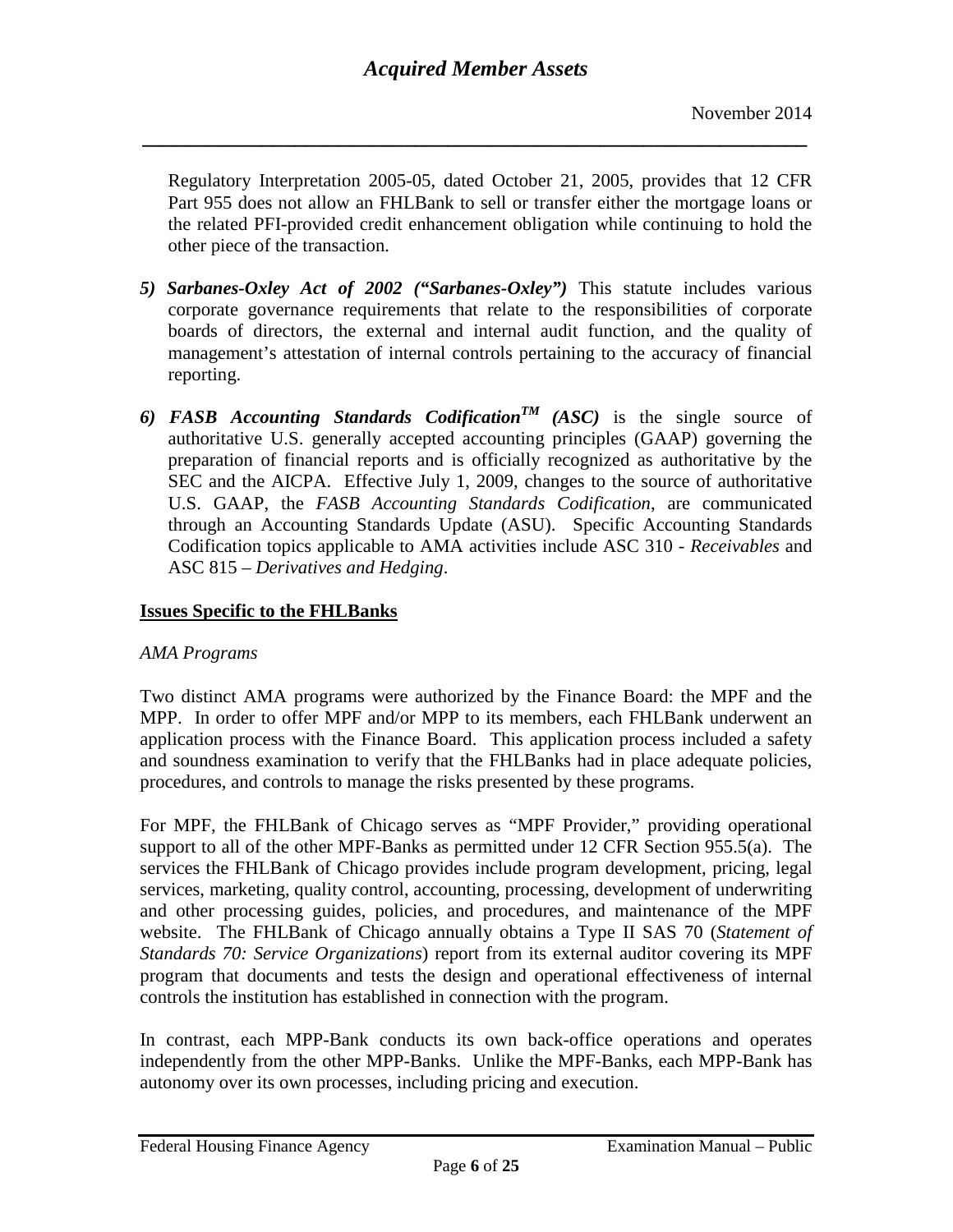*\_\_\_\_\_\_\_\_\_\_\_\_\_\_\_\_\_\_\_\_\_\_\_\_\_\_\_\_\_\_\_\_\_\_\_\_\_\_\_\_\_\_\_\_\_\_\_\_\_\_\_\_\_\_\_\_\_\_\_\_\_*

The MPF-Banks and MPP-Banks maintain written guides that govern their respective administration of the AMA programs. The guides, at a minimum, govern origination, underwriting and servicing. Collectively, these materials are generally referred to as "FHLBank Guides."

The AMA programs are designed, pursuant to 12 CFR Part 955, such that the FHLBanks manage the interest rate and prepayment risks while the FHLBanks share credit risk with members and housing associates. With the exception of certain AMA programs approved by the Finance Board at the time of the adoption of 12 CFR Part 955, members or housing associates bear the direct economic consequences of actual credit losses on an asset or asset pool either (i) from the first dollar of loss up to the amount of expected losses or (ii) immediately following expected losses, but in an amount at least equal to expected credit losses. In either case, a member's or housing associate's direct loss obligation precedes the application of any loan-level or pool-level insurance.

How the member assumes responsibility for the credit risk varies depending upon the structure of the AMA product. Although MPF and MPP offer different products with different risk-sharing structures, the basic AMA program elements are consistent. Following are some of the common elements found in both the MPF and MPP programs.

- 1) *Participating Financial Institution*. A PFI is a member or housing associate that has been approved to participate in the AMA programs. Both MPF and MPP use this term in common.
- 2) *PFI agreements.* An agreement between the FHLBank and PFI establishing the terms under which the PFI will deliver loans to the FHLBank and/or perform the servicing function. Under MPF, these agreements are known as "PFI Agreements." Under MPP, these agreements are known as "Mortgage Selling and Servicing Master Agreements."
- 3) *Master Servicer.* The MPF Provider (on behalf of the MPF-Banks) and each MPP-Bank have retained servicing firms to act as "Master Servicer." The duties of the Master Servicer include the supervision, monitoring, and oversight of the servicing of the mortgage loans and the performance of each "Servicer" of its duties and obligations pursuant to the FHLBanks' requirements. Both MPF and MPP use this term in common.
- 4) *Servicer.* Under both MPF and MPP, Servicers are required to be PFIs. The duties of Servicers include the collecting of funds from borrowers, preparing monthly accounting reports, reconciling cash flows, providing mortgage loan documents to a "Custodian," ensuring insurance is in force, and performing loss mitigation functions. Both MPF and MPP use this term in common.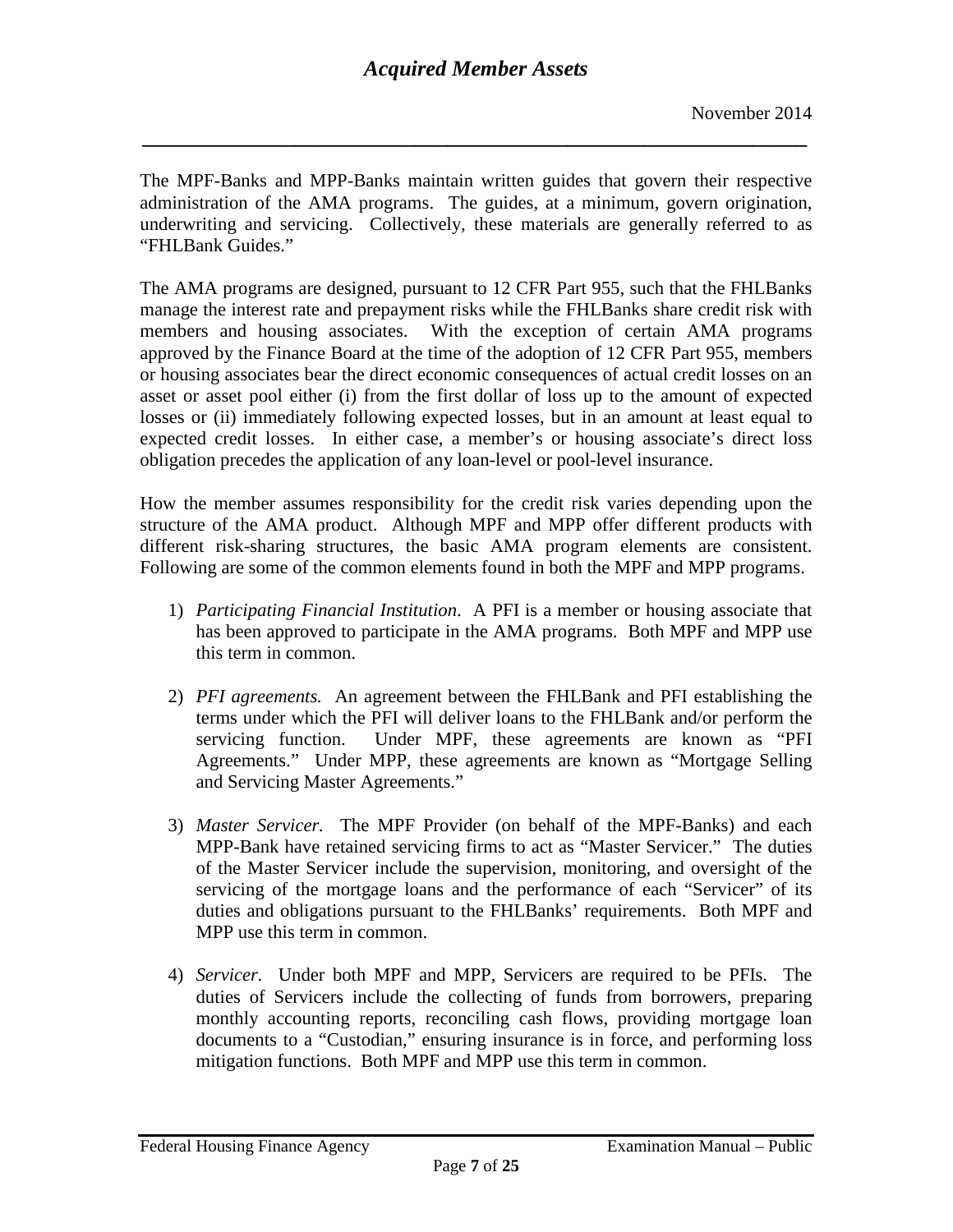- *\_\_\_\_\_\_\_\_\_\_\_\_\_\_\_\_\_\_\_\_\_\_\_\_\_\_\_\_\_\_\_\_\_\_\_\_\_\_\_\_\_\_\_\_\_\_\_\_\_\_\_\_\_\_\_\_\_\_\_\_\_* 5) *Custodial agreements.* This agreement establishes the rights and obligations of the Custodian. Under MPF, the custody agreement is between a Custodian and the MPF Provider. Under MPP, the custodial agreement is between the Custodian and the PFI.
	- 6) *Custodian.* This designated institution verifies and maintains documents in connection with mortgage loans, including original notes and assignment of mortgages. Under MPF, the term "Custodian" is used. Under MPP, the term "Document Custodian" is used.
	- 7) *Master commitments.* Under both MPF and MPP, the FHLBank and PFI sign Master Commitment Agreements that provide the terms under which the PFI may deliver loans to the FHLBank. Under MPF, these agreements are known as "Master Commitment Agreements." Under MPP, these agreements are known as "Master Commitment Contracts."
	- 8) *Delivery commitments.* Delivery commitment agreements are entered into between the FHLBank and PFI. These commitments legally obligate the PFI to deliver loans with certain characteristics to the FHLBank within a specified period of time. Under MPF, these agreements are known as "Delivery Commitment Agreements." Under MPP, these agreements are known as "Mandatory Delivery Contracts."
	- 9) *Accounts designed to absorb expected credit losses*. Under MPF, this account is known as the "First Loss Account" (FLA). Under MPP, the account is known as the "Lender Risk Account" (LRA).

### *MPF Products*

When a member is approved as a PFI under MPF, the member immediately enters into a Master Commitment Agreement with the FHLBank. This agreement defines and specifies the funding terms, product type, credit enhancement and servicing fees, First Loss Account, and maximum credit enhancement. When the PFI is prepared to deliver loans under the Master Commitment Agreement, the member enters into a Delivery Commitment Agreement with the FHLBank. Once signed, the PFI is legally obligated to deliver the loans to the FHLBank. If the PFI fails to deliver the loans, the FHLBank, depending on the provisions of the Delivery Commitment Agreement, may assess the PFI a fee.

For each Master Commitment Agreement, the FHLBank allocates an amount to a specific off-balance sheet First Loss Account that represents the FHLBank's first loss exposure. The credit losses by the FHLBank are offset over time by the FHLBank withholding performance credit enhancement fees. The FHLBank will apply any realized loss remaining after the application to the First Loss Account to the PFI's credit enhancement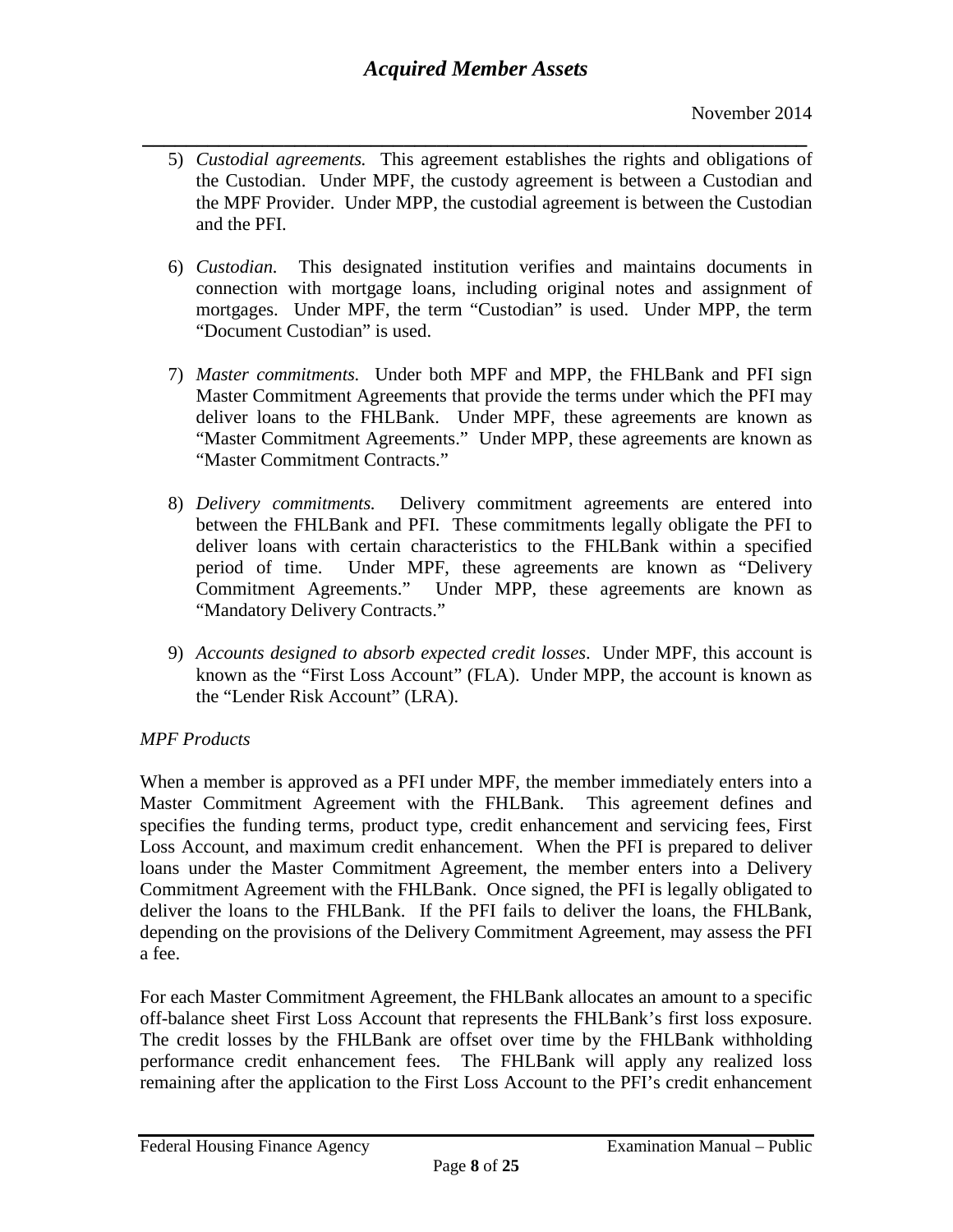*\_\_\_\_\_\_\_\_\_\_\_\_\_\_\_\_\_\_\_\_\_\_\_\_\_\_\_\_\_\_\_\_\_\_\_\_\_\_\_\_\_\_\_\_\_\_\_\_\_\_\_\_\_\_\_\_\_\_\_\_\_* obligation for the applicable master commitment. Any further realized loss remaining after applications to both the First Loss Account and the PFI's credit enhancement obligation will be allocated directly to the FHLBank. The FHLBank must secure credit enhancement obligations in parallel with the Federal Housing Finance Agency's requirements for securing advances.

The following briefly summarizes the seven different MPF products. Depending on the product, PFIs have the option either to sell closed loans to the FHLBank or to originate "flow" loans as agent for the FHLBank. For flow loans, the PFI performs its usual origination function; however, the FHLBank funds the loans at the time of closing. Since the FHLBank funds the loans, the PFI never books the loan as an asset on its balance sheet; the flow loans are an asset of the FHLBank immediately upon closing. The flow loan program is available only under the MPF 100 program described below.

- 1) *Original MPF.* Under Original MPF, the first layer of losses (following the application of any primary mortgage insurance) is applied to an FHLBank-funded FLA in an amount specified in the Master Commitment Agreement. The PFI then provides a second layer credit enhancement obligation for each master commitment sized to bring the master commitment to "AA" or equivalent rating. Loan losses that exceed the second layer are then absorbed by the FHLBank. For providing the credit enhancement obligation, the member typically is paid a fixed monthly credit enhancement fee specified in the Master Commitment Agreement. Only closed loans may be sold to the FHLBank under this product.
- 2) *MPF 100*. Under MPF 100, the FHLBank applies the first layer of losses (following the application of any primary mortgage insurance) to the FLA in the amount of 100 basis points of the aggregate principal balance of the MPF Loans funded under the master commitment. The PFI then provides a second layer credit enhancement sized to bring the master commitment to "AA" or equivalent rating. Unless otherwise agreed, the PFI's minimum credit enhancement obligation is 20 basis points based on the delivered amount. The FHLBank absorbs loan losses beyond the first and second layers. For providing the credit enhancement, the member is paid a fee specified in the Master Commitment Agreement. The PFI's monthly credit enhancement fee becomes performance based after the first two or three years, because the fee is reduced by losses charged to the FLA. The FHLBank may acquire only flow loans under this product.
- 3) *MPF 125.* Under MPF 125, the FHLBank applies the first layer of losses (following the application of any primary mortgage insurance) to the FLA in the amount of 100 basis points of the aggregate principal balance of the MPF Loans funded under the master commitment. The PFI then provides a second layer credit enhancement obligation sized to bring the master commitment to "AA" or equivalent rating. The FHLBank absorbs loan losses beyond the first and second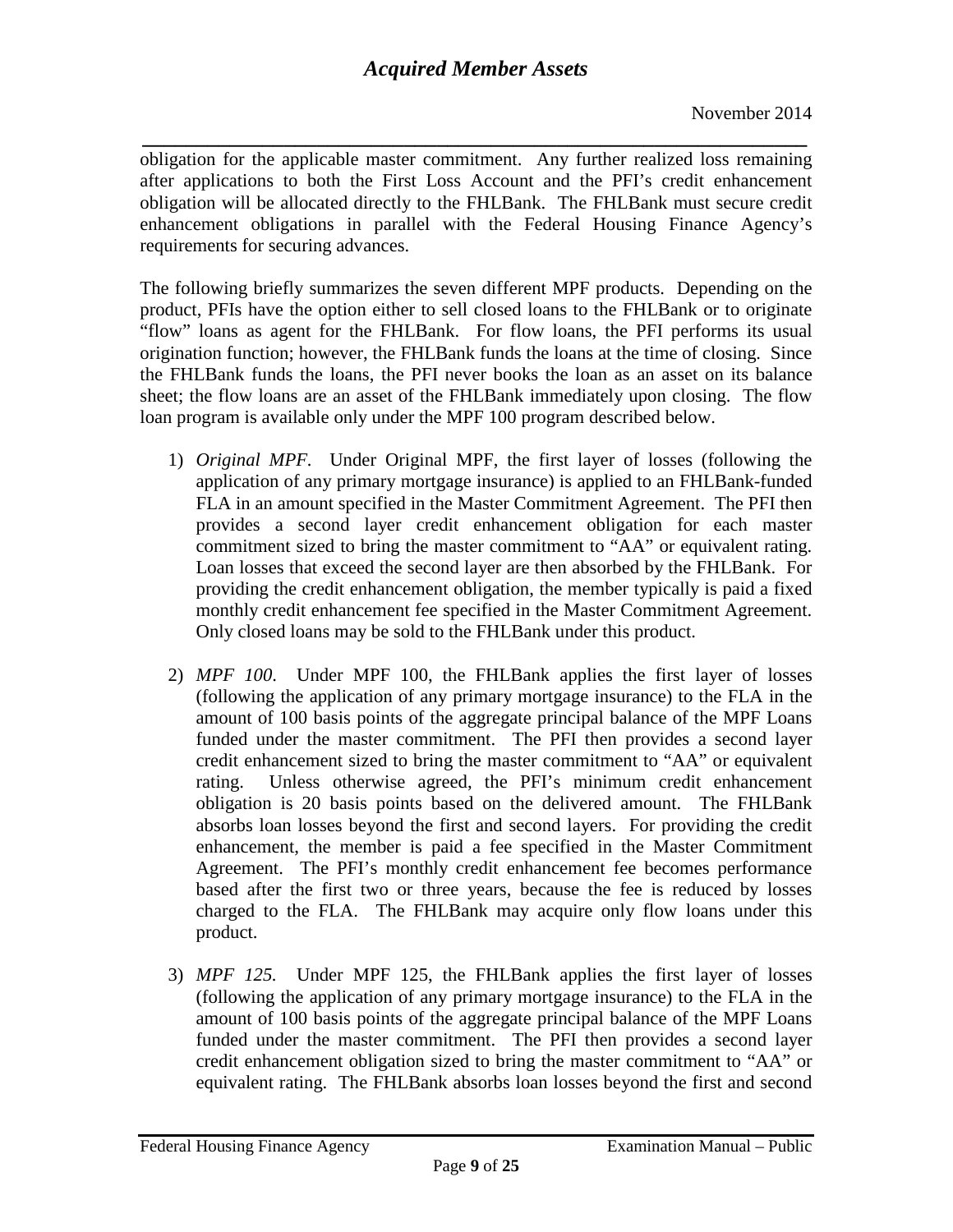*\_\_\_\_\_\_\_\_\_\_\_\_\_\_\_\_\_\_\_\_\_\_\_\_\_\_\_\_\_\_\_\_\_\_\_\_\_\_\_\_\_\_\_\_\_\_\_\_\_\_\_\_\_\_\_\_\_\_\_\_\_* layers. Unless otherwise agreed, the PFI's minimum credit enhancement obligation is 25 basis points based on the delivered amount. The member receives a monthly performance-based fee specified in the master commitment agreement for providing the credit enhancement. Only closed loans may be sold to the FHLBank under this product.

- 4) *MPF Plus.* Under MPF Plus, the FHLBank applies the first layer of losses (following the application of any primary mortgage insurance) to the FLA equal to a specified percentage of the loans in the pool as of the sale date. The member procures additional credit enhancement in the form of a Supplemental Mortgage Insurance (SMI) policy to cover the second layer of losses. The SMI policy is generally written with a deductible that equals the amount of the FLA. Losses on the pool of loans not covered by the FLA and the SMI coverage are paid by the PFI, up to the amount of the PFI's credit enhancement obligation, if any, under the master commitment. The total credit enhancement for the pool of loans in a master commitment is set so as to achieve a credit level of "AA" or equivalent rating. The FHLBank pays the PFI a fixed and a performance-based credit enhancement fee specified in the master commitment agreement for providing the credit enhancement obligation. The fixed credit enhancement fee is paid monthly beginning the month after delivery. The performance-based fee accrues and is paid monthly commencing with the  $13<sup>th</sup>$  month following delivery of the loans and is reduced by losses charged to the FLA. The FHLBank absorbs all losses in excess of the member's credit enhancement obligation. Only closed loans may be sold to the FHLBank under this product. The minimum size of a MPF Plus delivery commitment is \$100 million.
- 5) *Original MPF for Federal Housing Authority/Veterans Administration Loans.*  Under Original MPF for Federal Housing Administration (FHA) or Veterans Administration (VA) Loans, the PFI provides and maintains FHA mortgage insurance or VA guaranty for all loans. The PFI is responsible for compliance with all FHA/VA requirements and for obtaining the benefit of the FHA insurance or VA guaranty with respect to defaulted loans. The PFI is responsible for "unreimbursed servicing expenses" such as those amounts not reimbursed by the FHA or VA with respect to defaulted loans, in the same manner and to the same extent as is customary for Ginnie Mae loan servicers. Expenses that are neither covered by FHA insurance/VA guaranty nor included in the unreimbursed servicing expenses are the obligation of the FHLBank. The servicing fee for FHA insured/VA guaranteed loans is 44 basis points annualized. The PFI is paid a monthly government loan fee of two basis points annualized. Only closed loans may be sold to the FHLBank under this product.
- 6) *Shared Funding Program.* Under Shared Funding, PFIs sell MPF-eligible loans to a FHLBank of Chicago member (Depositor). The FHLBank of Chicago acts as agent for the Depositor in the sale of these loans. The Depositor will concurrently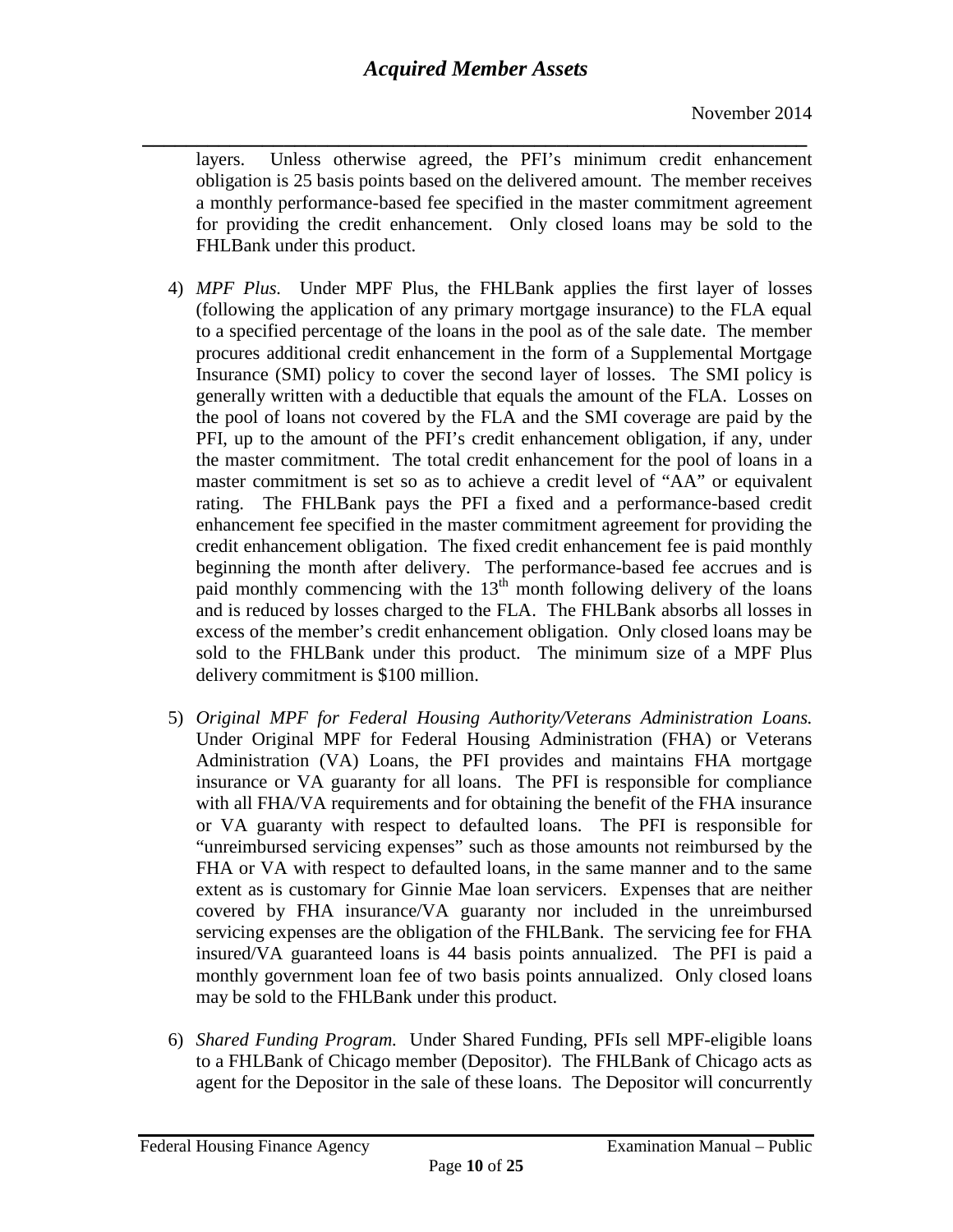*\_\_\_\_\_\_\_\_\_\_\_\_\_\_\_\_\_\_\_\_\_\_\_\_\_\_\_\_\_\_\_\_\_\_\_\_\_\_\_\_\_\_\_\_\_\_\_\_\_\_\_\_\_\_\_\_\_\_\_\_\_* sell those loans to a special purpose third-party trust that has been organized for the purpose of securitizing the mortgages into CMOs. The trust issues two certificates: an A Certificate and B Certificate. The A Certificate represents the senior investment-grade securities and the B Certificate represents the credit support tranches. The Depositor will initially acquire both the A and B Certificate CMOs and then subsequently sell all of the A Certificate CMOs to the FHLBank of Chicago. The Depositor may either hold the B Certificate CMOs in its own portfolio or sell all or a portion of them to other investors, which may or may not be FHLBank members. The FHLBank of Chicago may sell its interests in its acquired A Certificate CMOs, but only to other FHLBanks or to members of the FHLBank. All certificates issued by the trust will receive a public credit rating from an Nationally Recognized Statistical Rating Organization (NRSRO). Shared Funding is not an active program; only two Shared Funding transactions have occurred, both in 2003.

7) *MPF Xtra.* The MPF Xtra product allows PFIs to sell residential conforming fixed rate mortgages to the FHLBank of Chicago, which concurrently sells them to Fannie Mae on a nonrecourse basis. The mortgage loans are not assets of the FHLBank and are not reflected as assets on the balance sheet. Credit and market risk are transferred to Fannie Mae at the time of sale. The FHLBank of Chicago, as MPF provider, purchases the loans from the PFIs and sells the loans to Fannie Mae. The PFI receives the same price received from Fannie Mae less a fixed amount to cover marketing and operational costs and allow for a small profit to the FHLBank. Unlike the existing MPF products, the MPF Xtra product does not use the credit enhancement features of the Original MPF, MPF 100, MPF 125, or MPF Plus products.

#### *MPP Products*

Similar to MPF, the two primary agreements that must be in place in order for a PFI to sell loans to an FHLBank under MPP are the Master Commitment Contract and the Mandatory Delivery Contract. The Master Commitment Contract establishes the expected composition and dollar amount of the portfolio of mortgages to be sold to the FHLBank. The Master Commitment Contract also establishes the amount that must be funded to the LRA and the premiums payable to the SMI provider. Once the Master Commitment Contract is in place, the PFI may establish a Mandatory Delivery Contract that will be allocated against the Master Commitment Contract. If the PFI fails to deliver the balance of loans specified in the Mandatory Delivery Contract, the FHLBank will assess the PFI a pair-off fee in accordance with the terms of Mandatory Delivery Contract.

Under MPP, PFIs are able to sell closed loans to the FHLBank under two products: a conventional loan product and an FHA loan product. Both of the MPP products are very similarly structured to two of the MPF products. First, the MPP conventional loan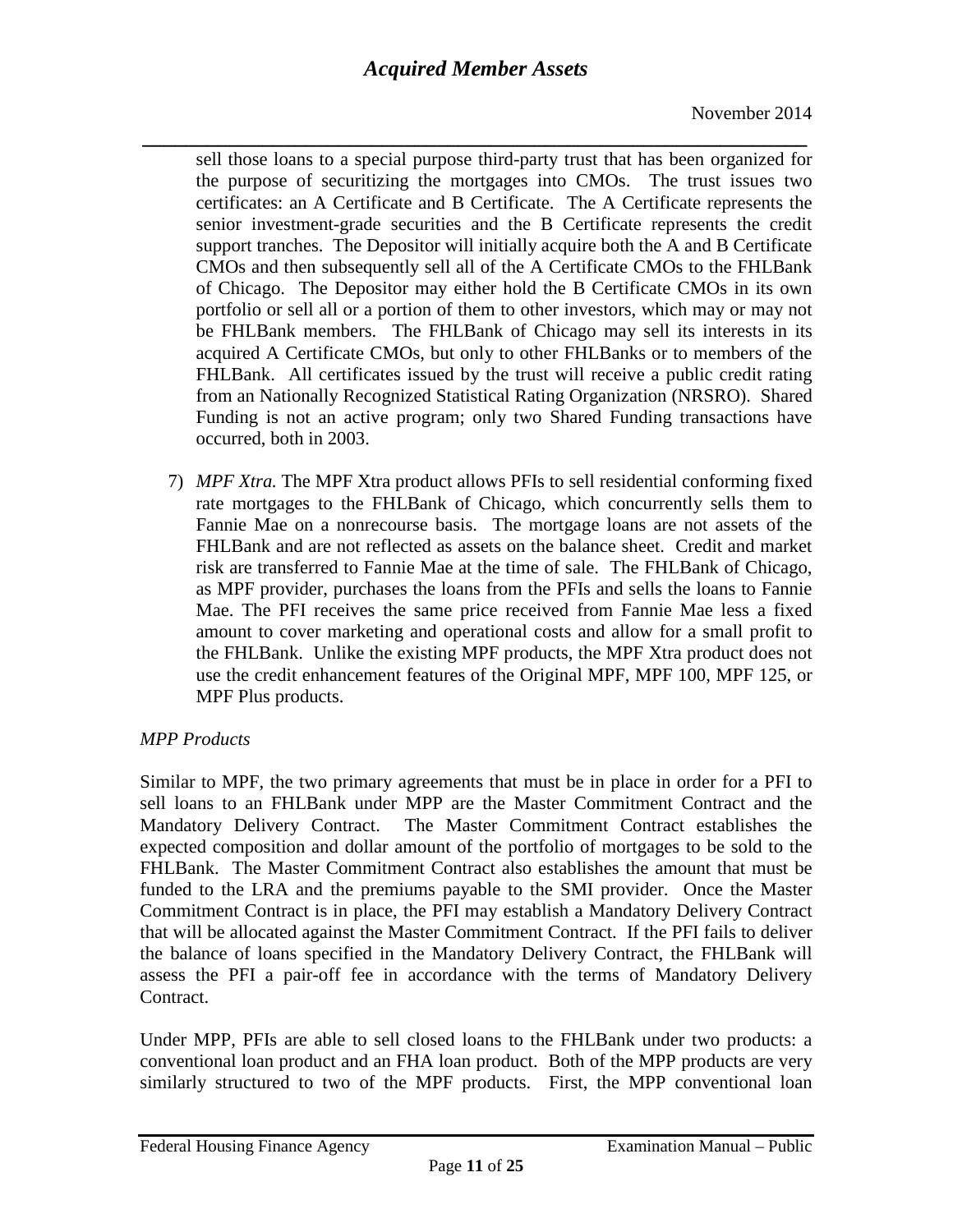*\_\_\_\_\_\_\_\_\_\_\_\_\_\_\_\_\_\_\_\_\_\_\_\_\_\_\_\_\_\_\_\_\_\_\_\_\_\_\_\_\_\_\_\_\_\_\_\_\_\_\_\_\_\_\_\_\_\_\_\_\_* product is similar in many respects to the MPF Plus product. The two are similar in that MPP-Conventional and MPF Plus both rely on SMI to cover a portion of the credit losses (after expected losses). Additionally, the MPP-FHA product is conceptually very similar to the Original MPF for FHA/VA Loans product.

For conventional loans sold under MPP, the first layer of credit losses (following the application of any primary mortgage insurance) is allocated to a LRA, which is established by the FHLBank on behalf of the PFI for each master commitment. The LRA covers expected losses and is funded by the PFI either up-front as a portion of the purchase proceeds ("Fixed LRA") or through a portion of the interest paid by the borrower ("Spread LRA"). In general, the amount deposited into the LRA is approximately 30 to 50 basis points of the original loan balance. The PFI is eligible to receive LRA refund payments net of losses pursuant to the Master Commitment Contract; generally, payments begin in the sixth year and end in the eleventh year.

For those programs that use SMI as a credit enhancement, the PFI was required to purchase SMI as an additional credit enhancement with the FHLBank listed as the insured. The coverage provided by the combination of the LRA and the SMI is considered sufficient loss protection to raise the asset to the equivalent of an instrument rated at least at the "AA" or equivalent level. However, in 2010, with no SMI providers rated "AA" or above, FHFA approved two FHLBanks to offer a new MPP product that relies on an enhanced LRA that brings the asset to a "BBB" level in lieu of SMI.

The MPP-FHA product does not require an LRA or SMI in order to meet the requirements of 12 CFR Part 955 because of the presence of government insurance. For loans sold to the FHLBank under this product, the PFI is required to meet the requirements established by the FHA.

### *Risks Associated with AMA Programs*

The AMA programs subject the FHLBanks to various risks. The primary risks associated with these activities are credit, operational, and interest rate risk. The credit risks are tied to the credit quality of the mortgages (*e.g.*, delinquencies/defaults), as well as the financial condition of the PFIs. In addition, the FHLBank has credit risk exposure tied to the claims-paying ability of the mortgage insurer. Operational risks can arise from administering a program that involves participation from several business units (*e.g.*, credit, legal, accounting, information technology, and MPF/MPP) and third party vendors.

FHLBanks generally assume interest rate risk in the funding of mortgage related assets, such as AMA. Borrowers are able to prepay their mortgage loans at any time without penalty and, consequently, FHLBanks face the risk that they will experience a return of principal earlier than anticipated and be left to invest that principal at lower yields. Because prepayments on mortgages tend to accelerate when mortgage interest rates drop,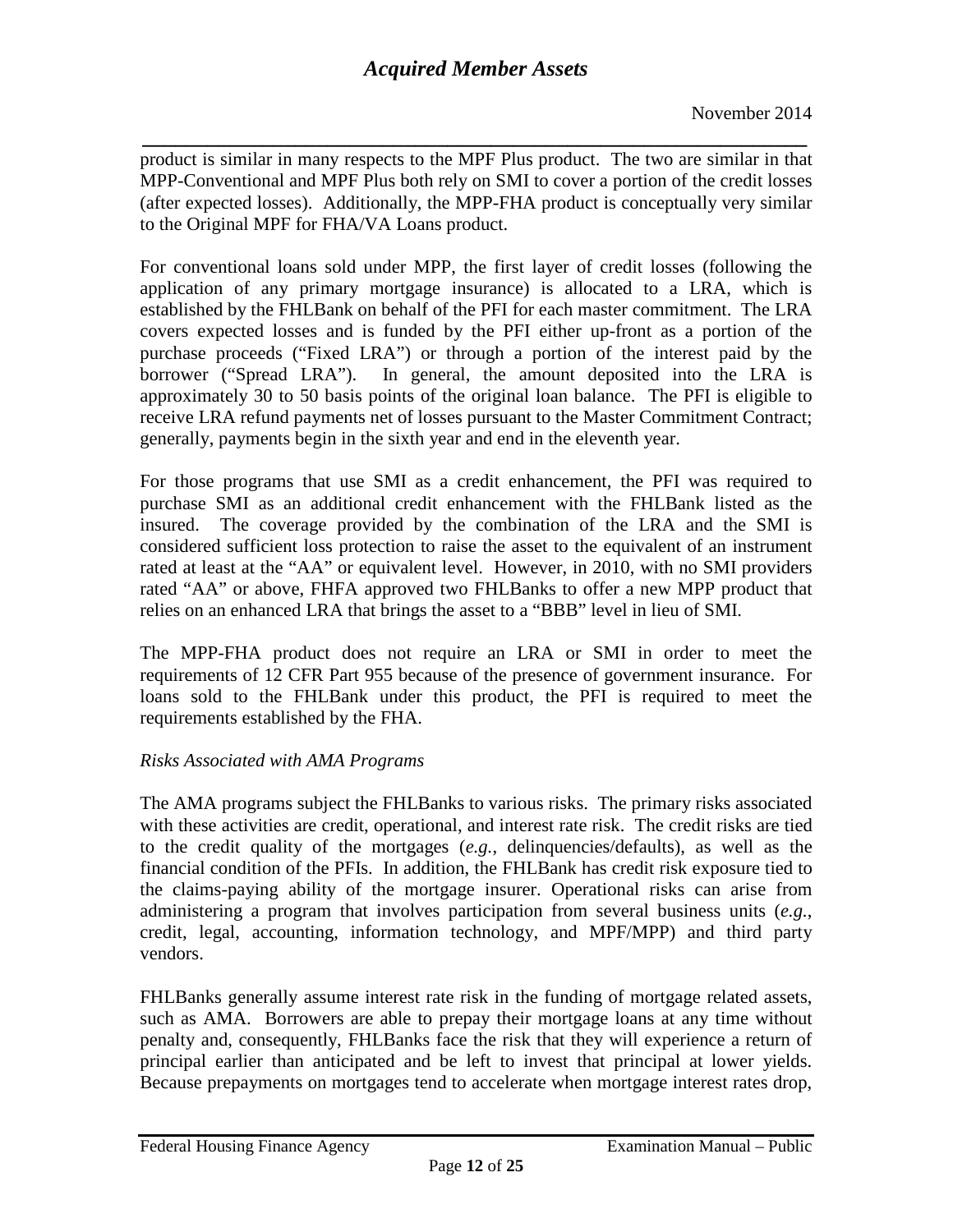*\_\_\_\_\_\_\_\_\_\_\_\_\_\_\_\_\_\_\_\_\_\_\_\_\_\_\_\_\_\_\_\_\_\_\_\_\_\_\_\_\_\_\_\_\_\_\_\_\_\_\_\_\_\_\_\_\_\_\_\_\_* acquired member assets display "negative convexity." In other words, the rate of price increase for mortgage assets declines as interest rate fall, depending on the underlying coupon(s) and the level of current market rates. As interest rates rise, prepayments tend to slow, creating extension risk, which is the risk that the expected maturity of the mortgage assets will lengthen in duration. The risk and returns in this business line must represent prudent interest rate risk management.

<span id="page-12-0"></span>The FHLBanks must also be aware of risks associated with the use of the Mortgage Electronic Registration System ® (MERS). MERS is an electronic registry designed to track servicing rights and ownership of mortgages. Under AMA guidance for foreclosure, if MERS is the mortgagee of record, the servicer must prepare a mortgage assignment from MERS to the servicer. The assignment from MERS to the servicer must be recorded before foreclosure begins. Examiners should determine whether FHLBanks use tri-party agreements (Electronic Tracking Agreement ETA) to strengthen security interest in mortgage loan collateral registered with MERS. Without such agreements, a FHLBank's interest in some or all of a common member's registered loans may be ambiguous to MERS. An alternative for the FHLBank would be to pursue a written acknowledgment from MERS of access and control of all pledged member collateral at failure.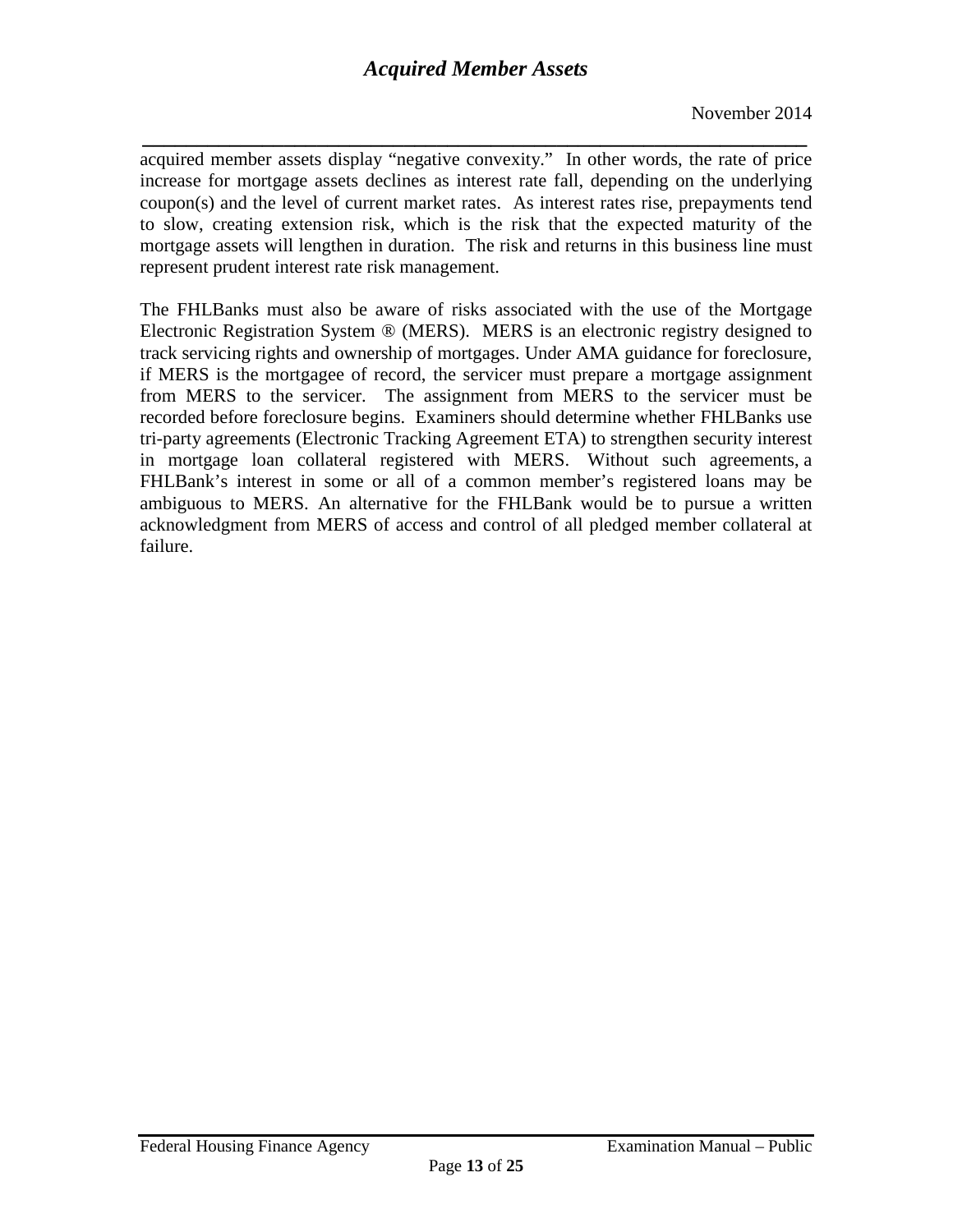*\_\_\_\_\_\_\_\_\_\_\_\_\_\_\_\_\_\_\_\_\_\_\_\_\_\_\_\_\_\_\_\_\_\_\_\_\_\_\_\_\_\_\_\_\_\_\_\_\_\_\_\_\_\_\_\_\_\_\_\_\_*

#### **Examination Workprogram**

The workprogram for the AMA examination module is detailed below. If this module is included in the examination scope, the examiner must perform worksteps sufficient in coverage to document the basis for conclusions on the quantity of risk and quality of risk management pertaining to this area. Transaction testing is mandatory and the examiner must evidence sufficient worksteps from Section 4, *Testing,* to support the findings and conclusions from this examination module.

In determining the extent of review and testing to be conducted in completing each examination, the examiner should take into account applicable FHFA off-site monitoring or analysis reports, such as analyses of the quality and effectiveness of corporate governance practices, financial condition and performance, economic and housing industry conditions, internal controls, and audit coverage relating to the institution's AMA activities.

NOTE: Text that appears in *italics* referenced in a workstep represents illustrative guidance and serves as suggestions for specific inquiry.

#### **1. Scope of Examination Work Performed**

- 1) Review past reports of examination and workpapers for outstanding issues or previous problems related to AMA.
- 2) Review applicable FHFA off-site monitoring or analysis reports, and workpapers produced as part of on-going monitoring, related to AMA.
- 3) Assess the status of any outstanding examinations findings (*e.g.*, Matters Requiring Attention or Violations) pertaining to AMA.
- 4) Review internal audit or quality assurance reports for outstanding issues relating to AMA.
- 5) Review minutes of meetings of the board of directors and relevant board and management committees for any issues regarding AMA.
- 6) Identify and evaluate the FHLBank's strategy for AMA. *(What are the risks and benefits of that business model?)*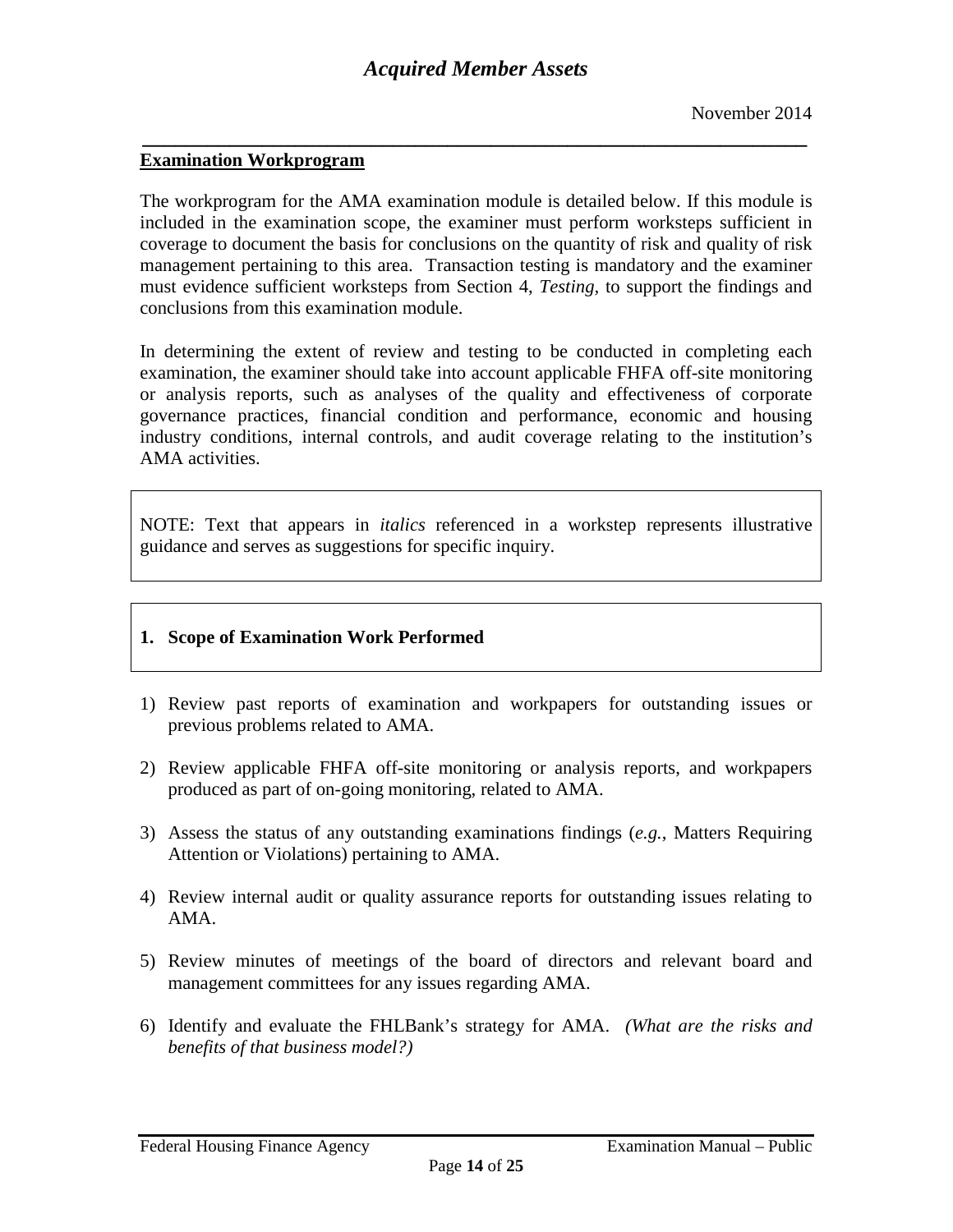- *\_\_\_\_\_\_\_\_\_\_\_\_\_\_\_\_\_\_\_\_\_\_\_\_\_\_\_\_\_\_\_\_\_\_\_\_\_\_\_\_\_\_\_\_\_\_\_\_\_\_\_\_\_\_\_\_\_\_\_\_\_* 7) Assess whether the business model used by the FHLBank for AMA is consistent with the FHLBank's broader strategic objectives and the needs of its members.
- 8) Identify and evaluate the FHLBank's pricing strategy for mortgage purchases. (*Does this strategy fully account for program costs and cost of funds? Does the strategy achieve the objectives stated for the FHLBank's AMA program?)*
- 9) Review the FHLBank's strategic business plan for compliance with 12 CFR Section 917.5(a) of the Finance Board regulations as it relates to AMA.
- 10) Evaluate any significant changes related to AMA that have been implemented since the last examination or are being considered that may affect the FHLBank's risk profile.
- 11) Review [for and address] any applicable portions of FHFA issued Advisory Bulletins or other examination guidance (Supervisory Directives or Examiner Practices Bulletins).

Summarize the work performed in the examination of the FHLBank's AMA program. To the extent there were modifications to the originally planned scope based on concerns identified during the examination, document those changes and the reasons for such changes.

### **2. Description of Risks**

- 1) Review and evaluate the FHLBank's Risk Management Policy (RMP), or similar policy, to determine and identify what, if any, risk limits are established and how they are monitored. (*Are the established limits reasonable and appropriate? Are controls established adequate? Do the established limits appropriately mitigate potential risk to the FHLBank?)*
- 2) Review the Member Products Policy and evaluate the FHLBank's requirements for underwriting, collateralization, fees and pricing*. (Is the pricing sufficient to cover costs and to account for risk?)*
- 3) Assess policies and risk management practices the FHLBank implemented as part of its credit risk management program that establishes appropriate risk limits for, and appropriate mitigation of, credit exposure on nontraditional and subprime mortgage loans. (*Are established limits reasonable to mitigate potential risk exposure to the extent there are any nontraditional or subprime mortgages in the portfolio?)*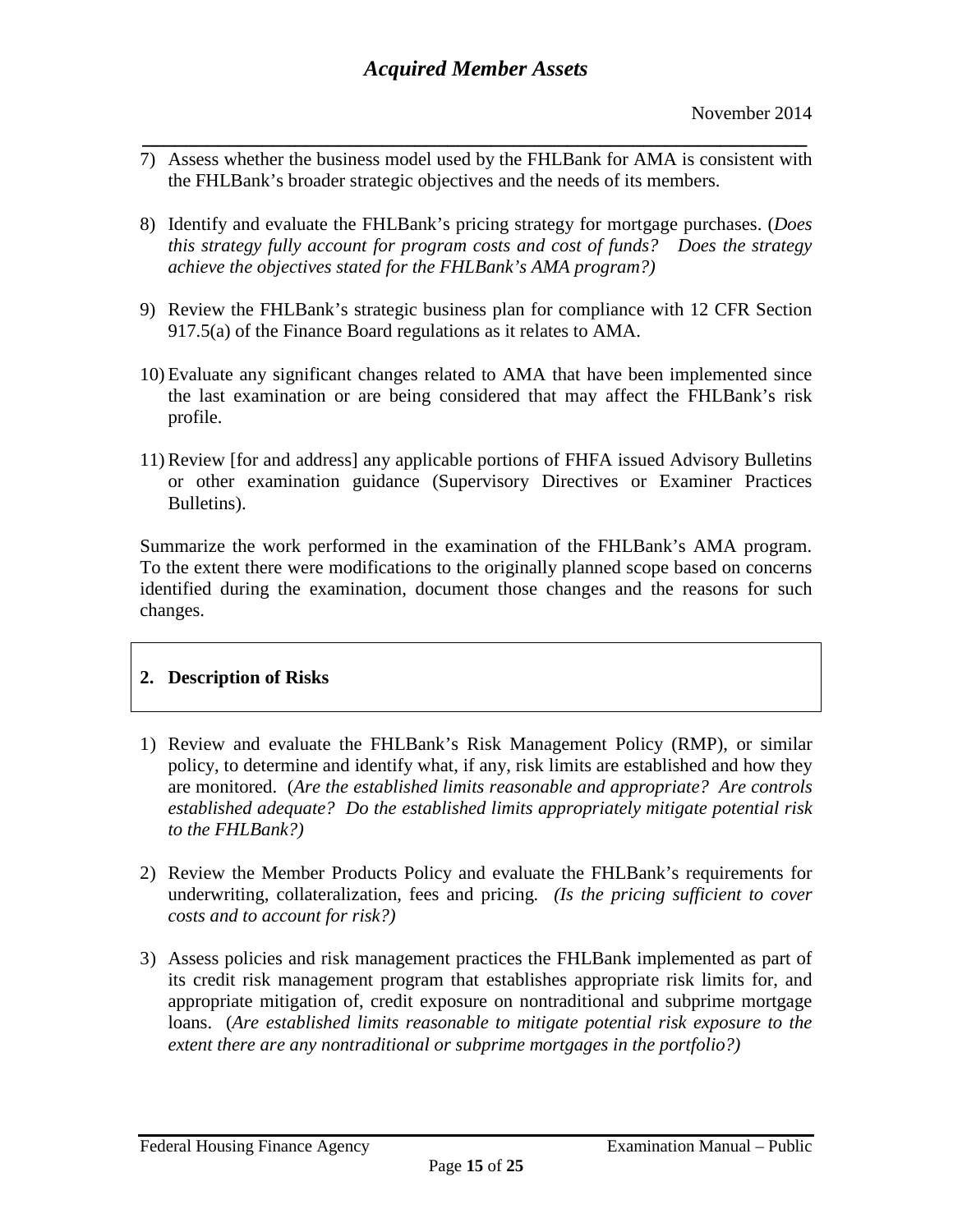- *\_\_\_\_\_\_\_\_\_\_\_\_\_\_\_\_\_\_\_\_\_\_\_\_\_\_\_\_\_\_\_\_\_\_\_\_\_\_\_\_\_\_\_\_\_\_\_\_\_\_\_\_\_\_\_\_\_\_\_\_\_* 4) Review departmental policies and procedures. (*Are policies and procedures current, relevant, sufficiently detailed, and consistent with the FHLBank's policies and regulations? Do the policies provide adequate guidance in controlling risk to the institution? Do policies and procedures clearly define responsibility for adhering to established parameters? Are on-going reporting requirements established and reasonable to adequately monitor potential risk to the institution resulting from the AMA portfolio?)*
- 5) Review and evaluate the FHLBank's practices for managing risk through the use of credit enhancements. Evaluate the extent to which the FHLBank monitors PFIs to assess their ability to satisfy their credit enhancement obligations. (*Is the calculation adequate to control credit risk?)*
- 6) Evaluate the method used to determine the amount of Allowance for Loan Losses allocated to the AMA portfolio*. (Has the external auditor reviewed the reserves of the allocation methodology? Does the loan loss reserve calculation consider all potential risks to the FHLBank?)*
- 7) Determine if PFIs provide collateralization of their credit enhancement requirements. (*Evaluate and conclude on the adequacy of the collateral.)*
- 8) Evaluate the Supplemental Quality Control program implemented by the FHLBank. (*Does the program assess all potential risks to the institution resulting from the AMA program?)*
- 9) Determine if the FHLBank has established procedures to address risks associated with foreclosure of a mortgage that has not been repurchased by the PFI. *(Do the established procedures provide appropriate guidance to limit the loss exposure to the FHLBank? Have procedures established practices for recourse against the PFI if the quality of the mortgage purchased does not adhere to appropriate standards?)*
- 10)Determine if the FHLBank's foreclosure procedures when MERS is involved complies with AMA guidance and are followed.
- 11)Determine if the FHLBank has procedures to assess and monitor its risk exposure to mortgage insurance providers. (*Evaluate and conclude on the adequacy of the FHLBank's efforts to identify potential concerns with mortgage insurance providers.*
- 12)Determine if the FHLBank has any limits in place for mortgage insurer exposure. (*If so, evaluate the process for determining the limits and how the limits are monitored and reported.)*
- 13)Determine if the FHLBank has established procedures in the event of a PFI failure. (*Are procedures adequate to protect the FHLBank from loss?)*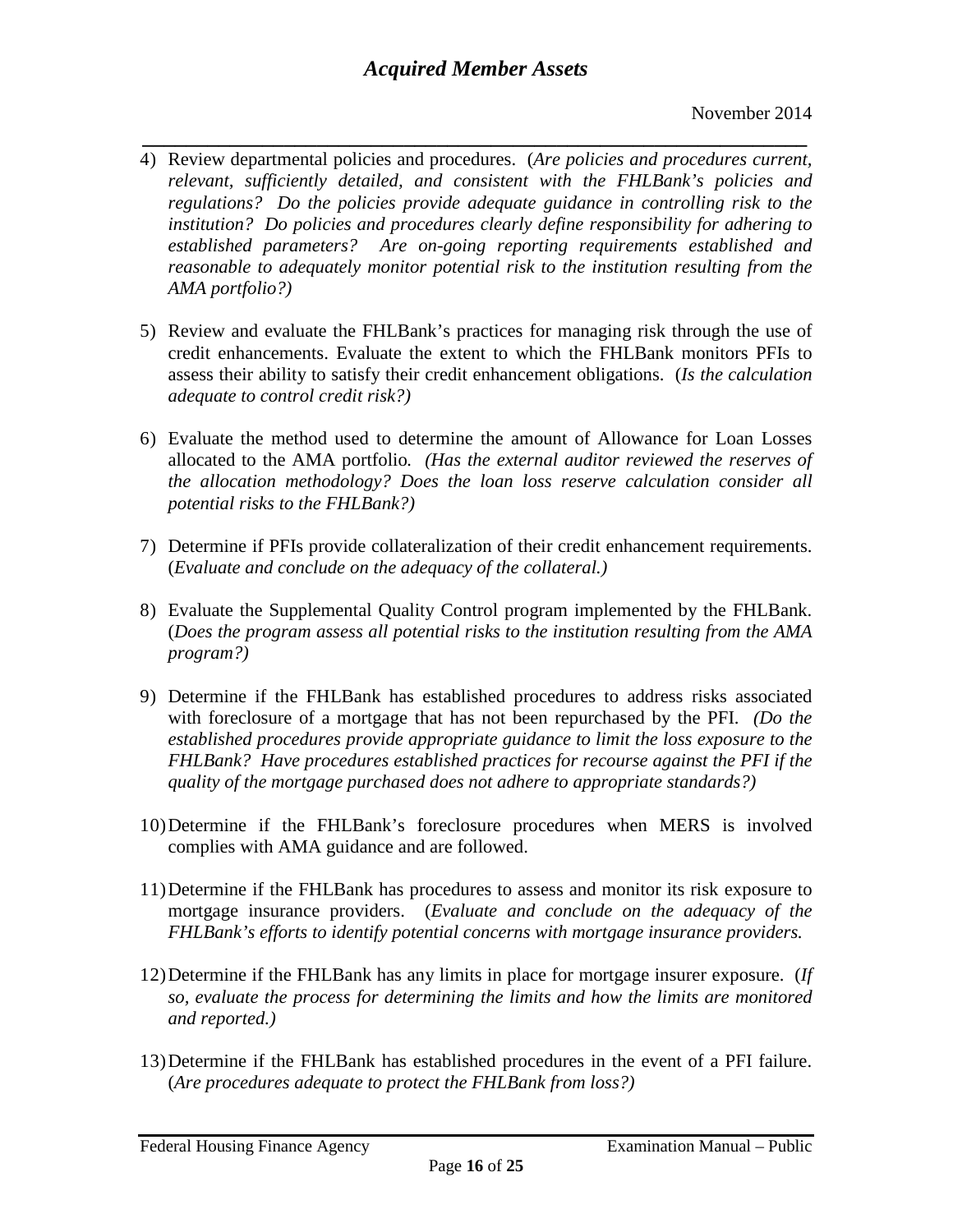14)Determine if the FHLBank has established specific limits for third party originations. (*Are the limits reasonable? Do the limits provide appropriate protection to the FHLBank from potential loss?)* 

*\_\_\_\_\_\_\_\_\_\_\_\_\_\_\_\_\_\_\_\_\_\_\_\_\_\_\_\_\_\_\_\_\_\_\_\_\_\_\_\_\_\_\_\_\_\_\_\_\_\_\_\_\_\_\_\_\_\_\_\_\_*

15)Determine if the FHLBank has established policies and procedures for monitoring third party vendors. *(What operational or other risks are posed by the FHLBank's third party vendor relationships? Has the FHLBank taken appropriate action to mitigate those risks through policy and procedural development and through contractual relationships with third party vendors?)*

#### **3. Risk Management**

#### *Risk Identification Process*

- 1) Based on worksteps performed under **Description of Risks**, assess and conclude on the adequacy of the organization's risk identification process*. (Has the FHLBank appropriately identified all areas of potential risk resulting from the AMA program? Is risk exposure monitored on an on-going basis? Does the FHLBank report on risk exposure to the appropriate parties within the organization? Has the identification of potential risk resulted in establishing appropriate controls for the AMA program?)*
- 2) Determine if the FHLBank has appropriately identified, monitored, and managed the credit, market, and operational risk issues related to AMA. (*Do FHLBank personnel coordinate the mitigation of such risks appropriately throughout the organization and among the divisions of the FHLBank? Coordinate examination activities with other examiners appropriately to ensure potential risk to the organization is assessed.)*

#### *Organizational Structure*

- 1) Identify the key personnel and their primary duties, responsibilities and technical expertise to determine if resources are effectively deployed to execute the FHLBank's AMA strategies.
- 2) Evaluate the staffing, segregation of duties, and cross-training of personnel to determine if resources are sufficient to execute the FHLBank's AMA strategies. (*Does staff have appropriate training and experience to carry-out their responsibilities within the organization? What steps has the FHLBank taken to address identified deficiencies in staff expertise? Are such steps appropriate?)*
- 3) Evaluate coordination between departments such as risk management, information technology, treasury and cash management, and accounting to determine if AMA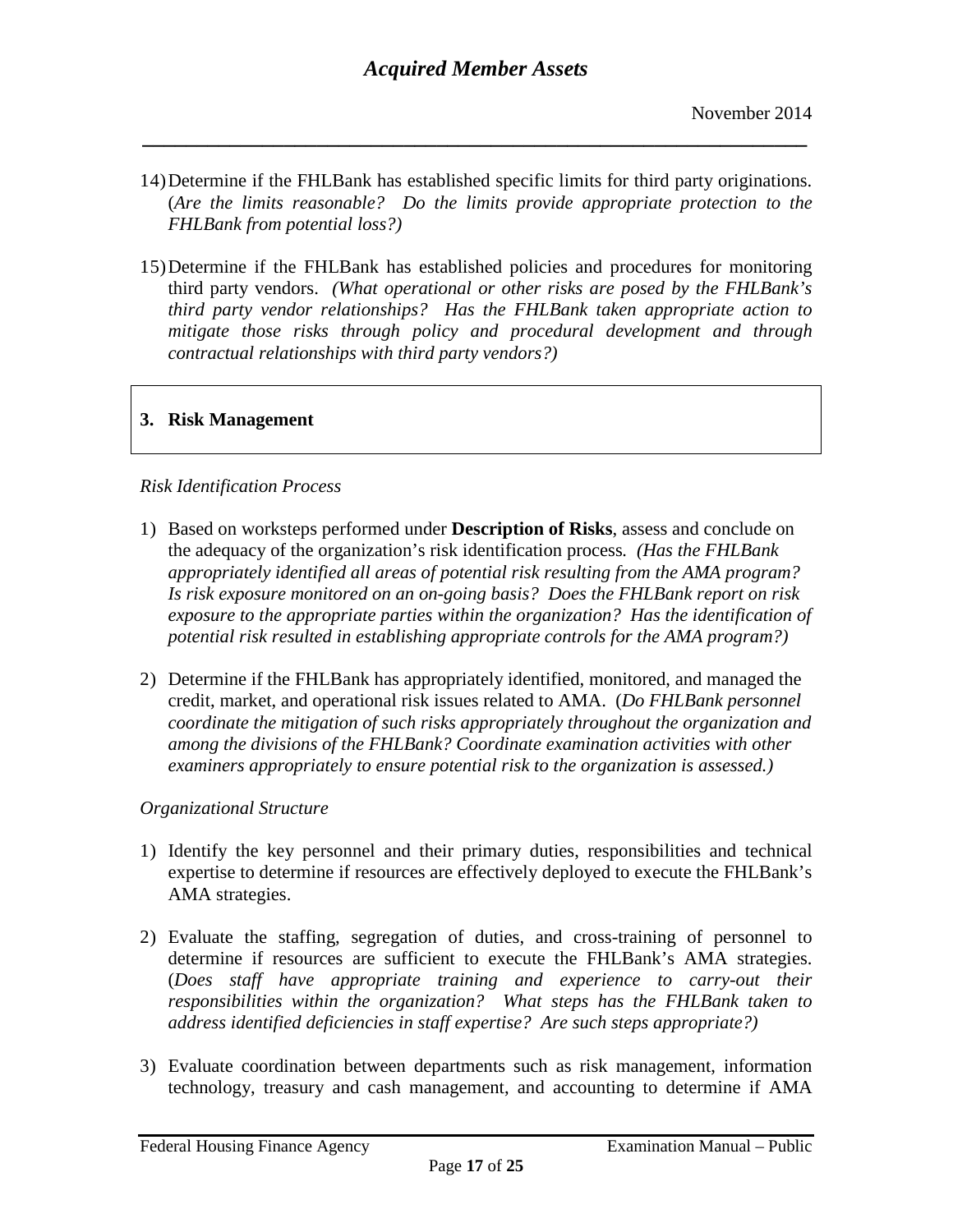*\_\_\_\_\_\_\_\_\_\_\_\_\_\_\_\_\_\_\_\_\_\_\_\_\_\_\_\_\_\_\_\_\_\_\_\_\_\_\_\_\_\_\_\_\_\_\_\_\_\_\_\_\_\_\_\_\_\_\_\_\_* products are processed in an efficient and effective manner. (*Do different departments within the organization coordinate efforts to limit the risk exposure to the FHLBank resulting from the AMA program? How are these efforts coordinated? Does FHLBank staff make specific funding and hedging decisions related to AMA? How have such actions mitigated risk to the organization?)* 

- 4) Evaluate the board of directors' committee structure and delegated authorities to determine if they are effective in helping the full board to understand the level of risk in the AMA portfolio. (*Do board committees report pertinent information to the full board appropriately? Do board and committee minutes reflect an understanding of pertinent issues related to the AMA program?)*
- 5) Evaluate management committees and delegated authorities to determine if they are effective in identifying and reporting the level and trends of risk in the AMA portfolio. *(Are there specific levels and trends of risk (or potential risk) which were not identified by FHLBank personnel or were not considered by management? If so, has management taken action to prevent the recurrence of such events in the future?)*

*Policy and Procedure Development*

- 1) Evaluate the FHLBank's pricing practices for consistency with Section 7(j) of the FHLBank Act. (*Have there been instances where pricing has not been consistently provided to all AMA providers? Has FHLBank personnel identified such instances? Have they taken appropriate corrective action? )*
- 2) Review any new AMA products offered by the FHLBank. (*Are internal controls sufficient to ensure compliance with applicable policies, regulations and risk limits? What new risks are presented to the FHLBank as a result of these new AMA products? Have appropriate policy and procedural controls been established to address these additional risks?)*

### *Risk Metrics*

- 1) Evaluate any risk metrics established related to AMA. (*Do risk metrics appropriately considered all aspects of potential risk to the organization? Do these risk metrics consider potential credit, operational and market risks?)*
- 2) Determine if risk metrics are consistent with the risk appetite of the organization and sound risk management practices. (*Do risk parameters established for AMA result in risk exposure beyond the FHLBank's overall risk appetite?)*
- 3) Evaluate the adequacy of the board and management's efforts to ensure compliance with risk limits and performance metrics. (*Is information reported to the board and*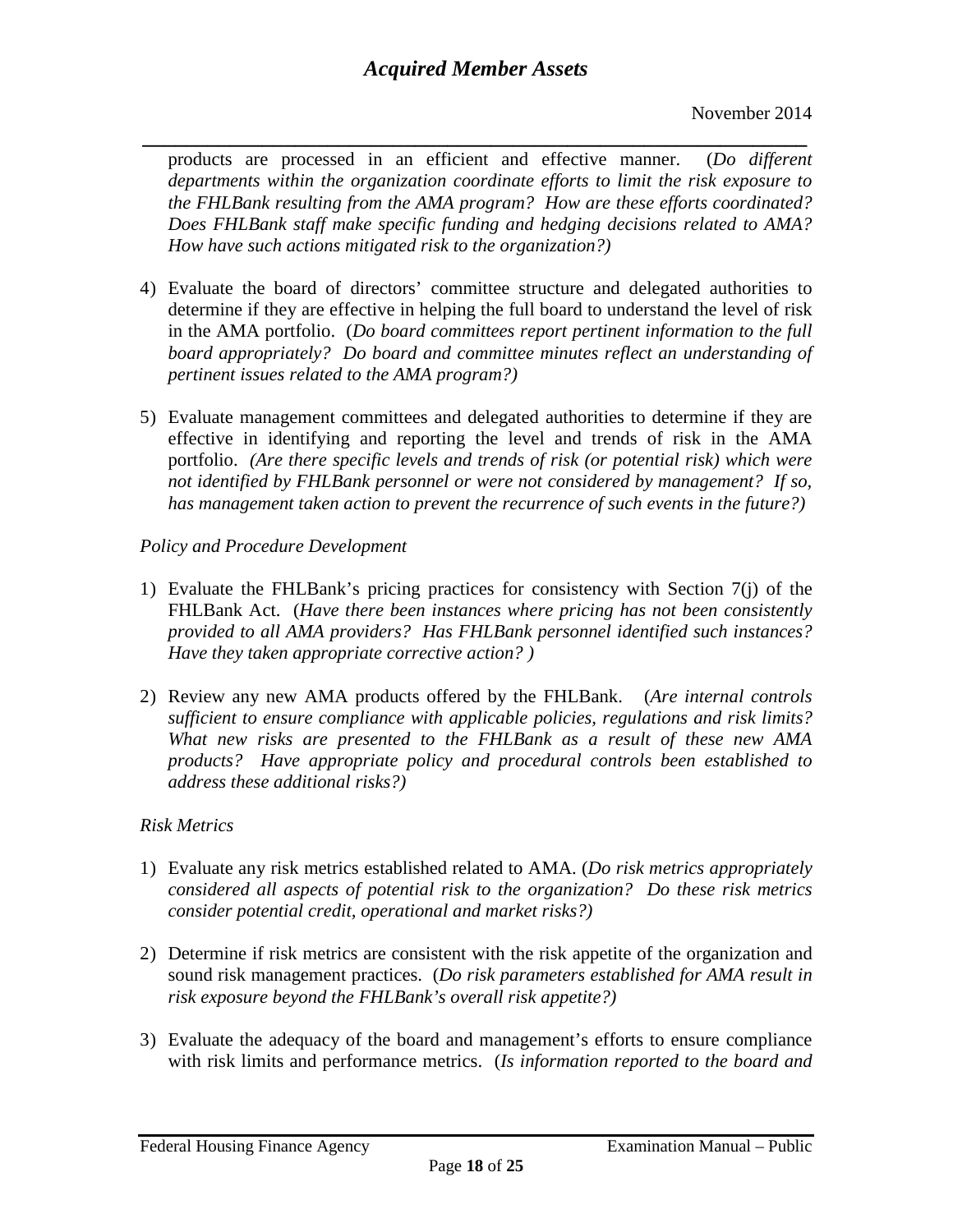*\_\_\_\_\_\_\_\_\_\_\_\_\_\_\_\_\_\_\_\_\_\_\_\_\_\_\_\_\_\_\_\_\_\_\_\_\_\_\_\_\_\_\_\_\_\_\_\_\_\_\_\_\_\_\_\_\_\_\_\_\_ management accurate and comprehensive? What actions have been taken when risk limits and performance metrics are not met by the FHLBank?)*

#### *Reporting*

- 1) Determine if management identifies all potential risks to the FHLBank resulting from AMA activities and monitors these risks. (*Is reporting adequate? Is information communicated in a comprehensive and meaningful fashion?)*
- 2) Determine if internal control weaknesses that could potentially affect financial reporting have been identified, assessed, and reported by FHLBank staff. (*Determine if the FHLBank has taken appropriate action to correct such weaknesses.)*
- 3) Review regularly produced reports related to AMA. *(Does on-going reporting evaluate the Bank's compliance with established risk metrics? Does information contained in delinquent loan reports from PFIs get used appropriately to evaluate potential risk?)*
	- *a)* Consult with the examiner responsible for completing the Financial Reporting examination module to assess the accuracy of general ledger entries associated with AMA. (*Consider, for example, recordings of delivery commitments and loans; loan payments; and amortization of book value adjustments.)*
- 4) Obtain and review SAS 70 reports on organizations that provide services that could affect the FHLBank's financial condition. (*Does the information identify any potential concern from third party vendors in the AMA area?)*

#### *Internal/External Audit*

- 1) If there are no prior findings, select internal audits related to AMA and evaluate the adequacy of the scope, testing, and work papers completed by internal audit. (*Do procedures include testing for cases of fraud? Do pertinent audits consider the effect of risks emanating from the AMA portfolio to all areas of the organization?)*
- 2) For internal audits completed in the AMA area since the previous examination, consult with the Office of the Chief Accountant (OCA) regarding any findings about the adequacy of scope and testing by internal audit.
- 3) Coordinate with OCA to determine whether or not external audit performed work for AMA risk management and whether or not OCA performed an evaluation of the adequacy of the scope and testing completed by external audit.
- 4) Evaluate the adequacy of the scope and testing completed by external audit and determine the status of corrective actions for findings. (*Are all areas of potential risk*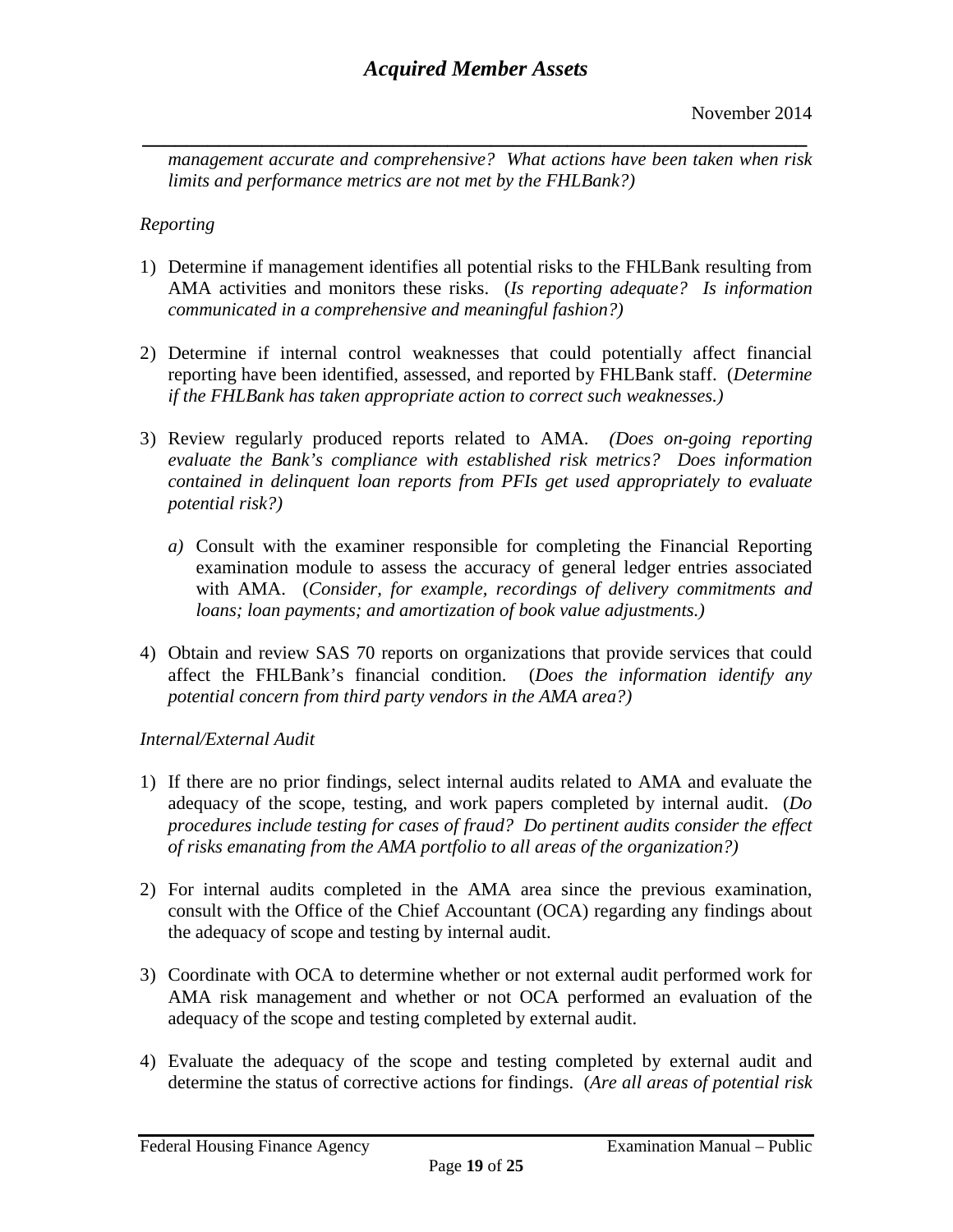*\_\_\_\_\_\_\_\_\_\_\_\_\_\_\_\_\_\_\_\_\_\_\_\_\_\_\_\_\_\_\_\_\_\_\_\_\_\_\_\_\_\_\_\_\_\_\_\_\_\_\_\_\_\_\_\_\_\_\_\_\_ considered? If not, why not? Are reasons for not including certain areas within the scope of the audit work reasonable and supported?)*

- 5) Evaluate the effectiveness of the evaluations conducted pursuant to SARBOX that identify the key risks and controls pertaining to financial reporting and evaluate potential fraud, and procedures implemented to periodically attest to the adequacy of the control environment.
- *6)* Evaluate the adequacy of the objectives and scope of reviews performed by outside consultants and determine the status of management's actions regarding recommendations. (*Are actions taken in response to consultant recommendations appropriate?)*

### *Information Technology*

- 1) Identify and assess the automated and manual systems and applicable controls for processing AMA transactions, including:
	- a) Loan origination system (LOS);
	- b) Loan acquisition system (LAS), including tracking SMI and LRA;
	- c) eMPF transactional website;
	- d) Treasury pricing model (TPM);
	- e) Loss allocation model (LAM);
	- f) Authorized users;
	- g) Financial modeling systems, including pricing models;
	- h) Utilization of spreadsheets;
	- i) Use of LEVELS to calculate credit enhancement;
	- j) Calculation of capital requirements;
	- k) Tracking delinquencies and foreclosures; and
	- l) Business continuity and recovery.
- 2) Determine if the FHLBank's information systems are aligned with its goals and strategies.
- 3) Determine if the FHLBank has developed and tested a business continuity plan for the AMA area. (*Are systems specific to AMA considered in the business continuity plan? Does the FHLBank have appropriate actions in place to ensure the AMA program continues to operate despite unexpected interruptions? What additional steps are needed to ensure the FHLBank's operations are not adversely affected?)*
- 4) Determine if the FHLBank has developed a quality assurance framework to ensure information required in the FHFA Data Reporting Manual (DRM) is accurate. *(Has FHLBank management evaluated the accuracy of information received from the PFIs? Have appropriate steps been taken to address concerns identified by*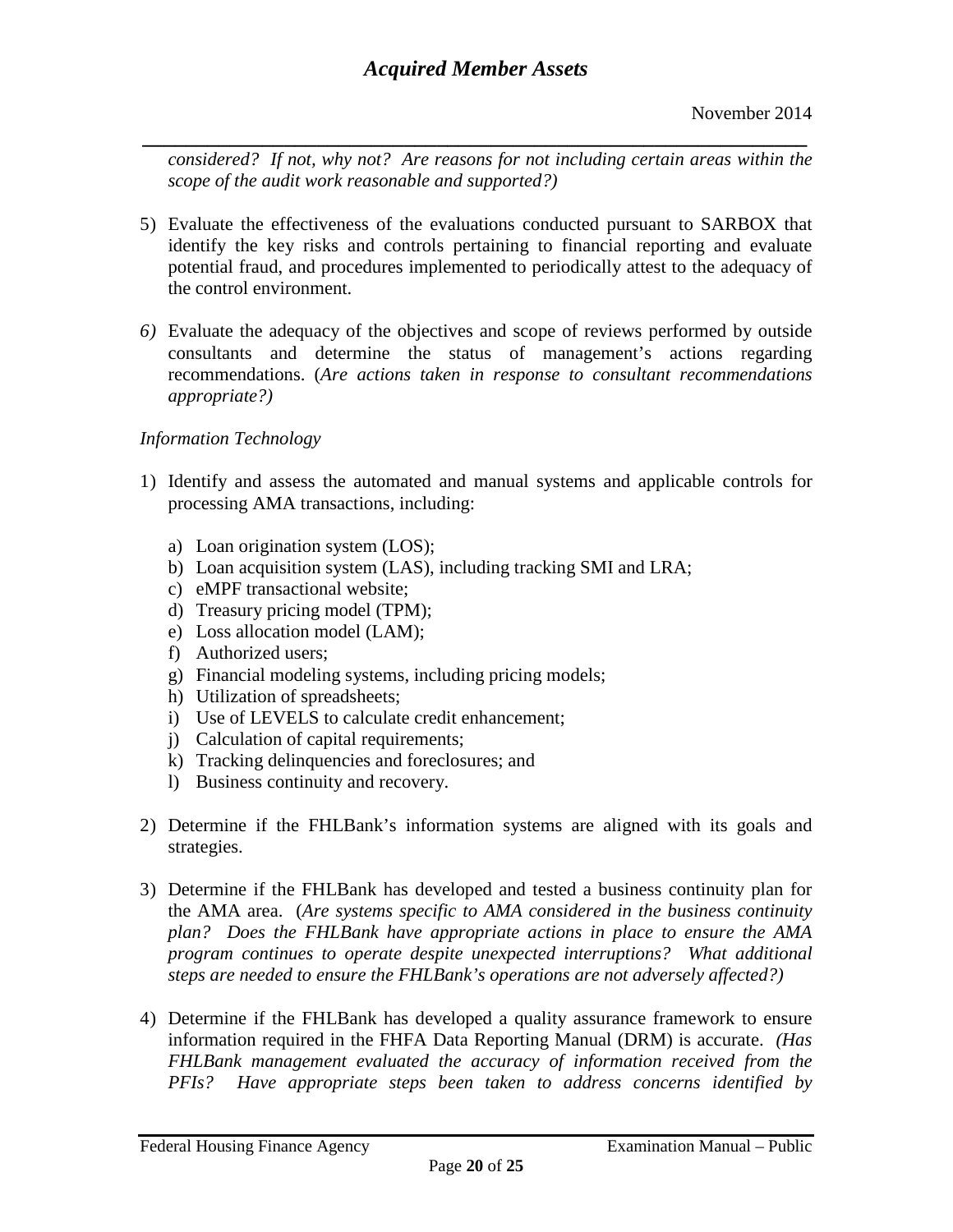*\_\_\_\_\_\_\_\_\_\_\_\_\_\_\_\_\_\_\_\_\_\_\_\_\_\_\_\_\_\_\_\_\_\_\_\_\_\_\_\_\_\_\_\_\_\_\_\_\_\_\_\_\_\_\_\_\_\_\_\_\_ management? If PFI data received is modified by FHLBank staff, are adjustments appropriate?)* Work with the examiner responsible for completing the Financial Reporting examination module for this examination in developing conclusions in this area.

### *Compliance*

- 1) Evaluate if the FHLBank has appropriately complied with pertinent regulations and regulatory guidance. (*For instances of violations, identify the cause of the violation. Determine how internal controls should be strengthened to ensure there are no future regulatory violations.)*
- 2) Evaluate the efforts of the board of directors and management to ensure compliance with policies and procedures related to the FHLBank's AMA program. (*Conclude on the appropriateness of these actions. Has the board and management taken appropriate steps to address instances of non-compliance?)*
- 3) Assess compliance with Standard 6 (Management of Asset and Investment Portfolio Growth) and Standard 7 (Investments and Acquisitions of Assets) of FHFA's Prudential Management and Operations Standards at 12 CFR section 1236. (*Has the AMA portfolio experienced significant growth? What potential risks result from growth in the AMA portfolio? Has the board and management appropriately identified these risks and taken action to mitigate the risks to the FHLBank?)*
- 4) Evaluate compliance with any conditions imposed as part of the approval to conduct a new business activity related to AMA. (*Has the FHLBank complied with such guidance? If not, what additional controls should be in place to ensure the FHLBank complies with conditions imposed in the future?)*

# **4. Testing**

- 1) Follow-up on previous examination findings and evaluate management's efforts to implement corrective actions.
- 2) Determine if management effectively corrected deficiencies noted by internal audit.
- 3) Select a sample of AMA loans purchased. Evaluate and conclude on the FHLBank's adherence to established risk limits and performance metrics. Specific examples of areas that might be tested include, but are not limited to, the following:
	- a) Determine if restrictions exist upon access to the pricing models or, in their absence, compensating controls to ensure proper authorization of transactions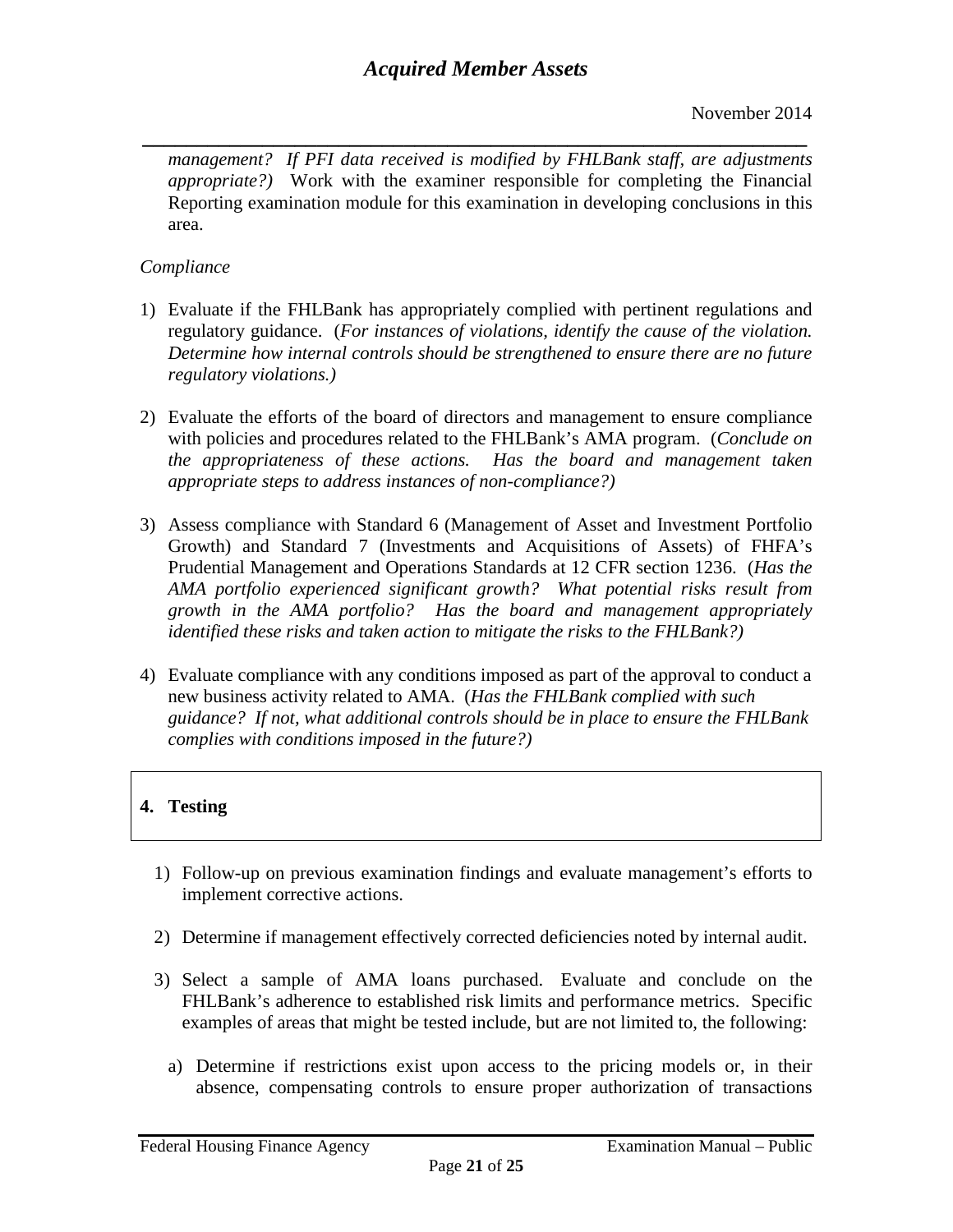*\_\_\_\_\_\_\_\_\_\_\_\_\_\_\_\_\_\_\_\_\_\_\_\_\_\_\_\_\_\_\_\_\_\_\_\_\_\_\_\_\_\_\_\_\_\_\_\_\_\_\_\_\_\_\_\_\_\_\_\_\_* such as dual control, limitations on system access or function capabilities, and managerial review;

- b) Determine if the credit enhancement calculated by LEVELS or other appropriate model is appropriate;
- c) Determine if loan servicing and collection efforts are in accordance with industry standards and the sub-servicing agreement between master servicer and subservicer;
- d) Review changes to loan characteristics, such as FICO score, PFI, loan-to-value, geographic location, occupancy, and exceptions to underwriting guidelines, that do not require an adjustment or amendment to the governing master loan commitment;
- e) Determine if administration of assets complies with Federal Housing Finance Agency regulations and AMA requirements;
- f) Determine if document custody operations comply with AMA program requirements; and
- g) Determine if the classification of specific AMA loan(s) or loan pools is consistent with the institution's internal loan classification system (if significant weaknesses are identified with the FHLBank's risk identification, loan classification policies and procedures, and credit and collateral monitoring, consider performing an adverse classification review).
- 4) Review a sample of AMA purchases to determine if the loan acquisition process is consistent with AMA program requirements. Consider:
	- a) Compliance with Master Commitment Agreement;
	- b) Loan valuation;
	- c) Pricing;
	- d) Credit enhancements; and
	- e) Perfection of security interest.
- 5) Select a sample of loans deemed to be ineligible and evaluate appropriateness of the FHLBank's remedial action. *(Has the FHLBank been timely in requesting remedial action from the PFI? Does the presence of ineligible loans indicate a weakness in the FHLBank's internal controls?)*
- 6) Select a sample of AMA loans and evaluate the accuracy of information received from PFIs on specific loans in the AMA portfolio. Determine if the information reported to FHFA through the Data Reporting Manual guidance is accurate. *(Consider changes made to data received by the FHLBank and what is ultimately reported to FHFA. Are adjustments supported and reasonable? Is data provided accurate? Do the data provide for effective oversight of potential risk in the AMA portfolio?)* Coordinate work in this area with staff from FHFA's Supervisory Information Branch).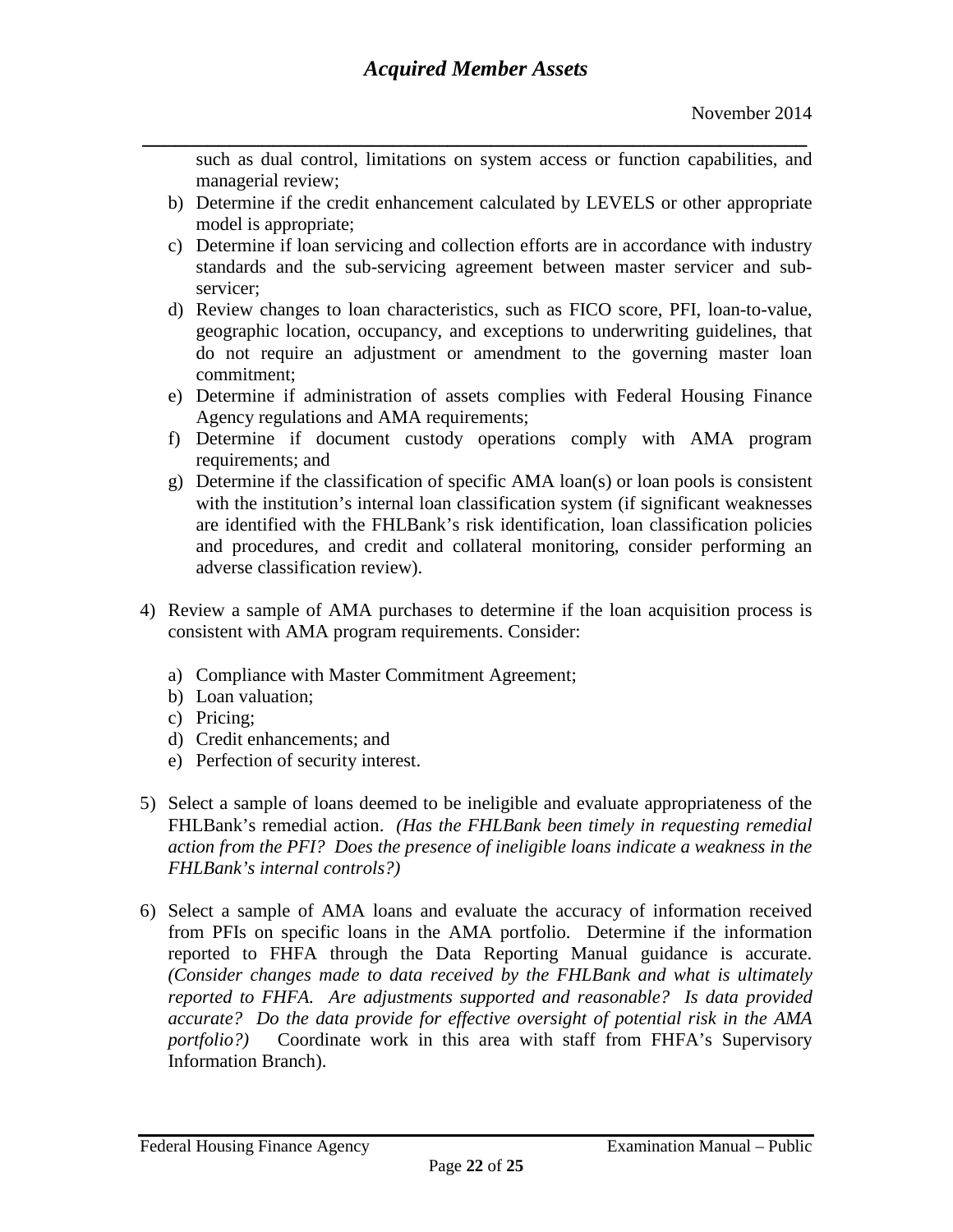November 2014

- *\_\_\_\_\_\_\_\_\_\_\_\_\_\_\_\_\_\_\_\_\_\_\_\_\_\_\_\_\_\_\_\_\_\_\_\_\_\_\_\_\_\_\_\_\_\_\_\_\_\_\_\_\_\_\_\_\_\_\_\_\_* 7) Select a sample of PFI reviews to determine if the PFI's quality control process meets the AMA Program requirements. (*Determine if the FHLBank's review of PFIs includes procedures to detect and report fraud.)*
- 8) Select a sample of PFI Approval reviews to determine if the FHLBank has sufficiently addressed the creditworthiness of the applicant and the quality of their underwriting*. (Has the FHLBank evaluated the PFI's adherence to underwriting standards? Has the FHLBank confirmed the PFI has appropriate internal controls to ensure the quality of the mortgage loans included in the FHLBank's AMA program?)*

# **5. Conclusions**

- 1) Summarize conclusions for all examination work performed, including work performed by other FHFA staff as it relates to the regulated entity's Acquired Member Assets program. Develop a memorandum articulating the risks to the institution resulting from the AMA program and the FHLBank's management of those risks. The memorandum should clearly and articulately describe the basis of conclusions reached and summarize the analysis completed. Within the memorandum, discuss the types of risk the FHLBank is exposed to as a result of the AMA program (*e.g*., market, credit, operational); the level of risk exposure; the direction of risk (stable, decreasing, increasing); and the quality of risk management practices (strong, adequate, weak). A memorandum must be prepared irrespective of whether the examiner's assessment is positive or negative.
- 2) Conclude on the responsiveness to previous examination findings. Evaluate the adequacy of the FHLBank's response to previous examination findings and concerns.
- 3) Develop findings and prepare findings memoranda, as appropriate. Based on examination work performed, develop findings communicating concerns identified during the examination. Findings should identify the most significant risks to the institution and the potential effect to the FHLBank resulting from the concerns identified. Such documents should describe a remediation plan specifying the appropriate corrective action to address examination concerns and establish a reasonable deadline for the regulated entity to remediate the finding. Communicate preliminary findings to the EIC.
- 4) Develop a list of follow-up items to evaluate during the next annual examination. In addition to findings developed in the steps above, include concerns noted during the examination that do not rise to the level of a finding. Potential concerns include issues the FHLBank is in the process of addressing, but require follow-up work to ensure actions are completed appropriately. In addition, potential concerns should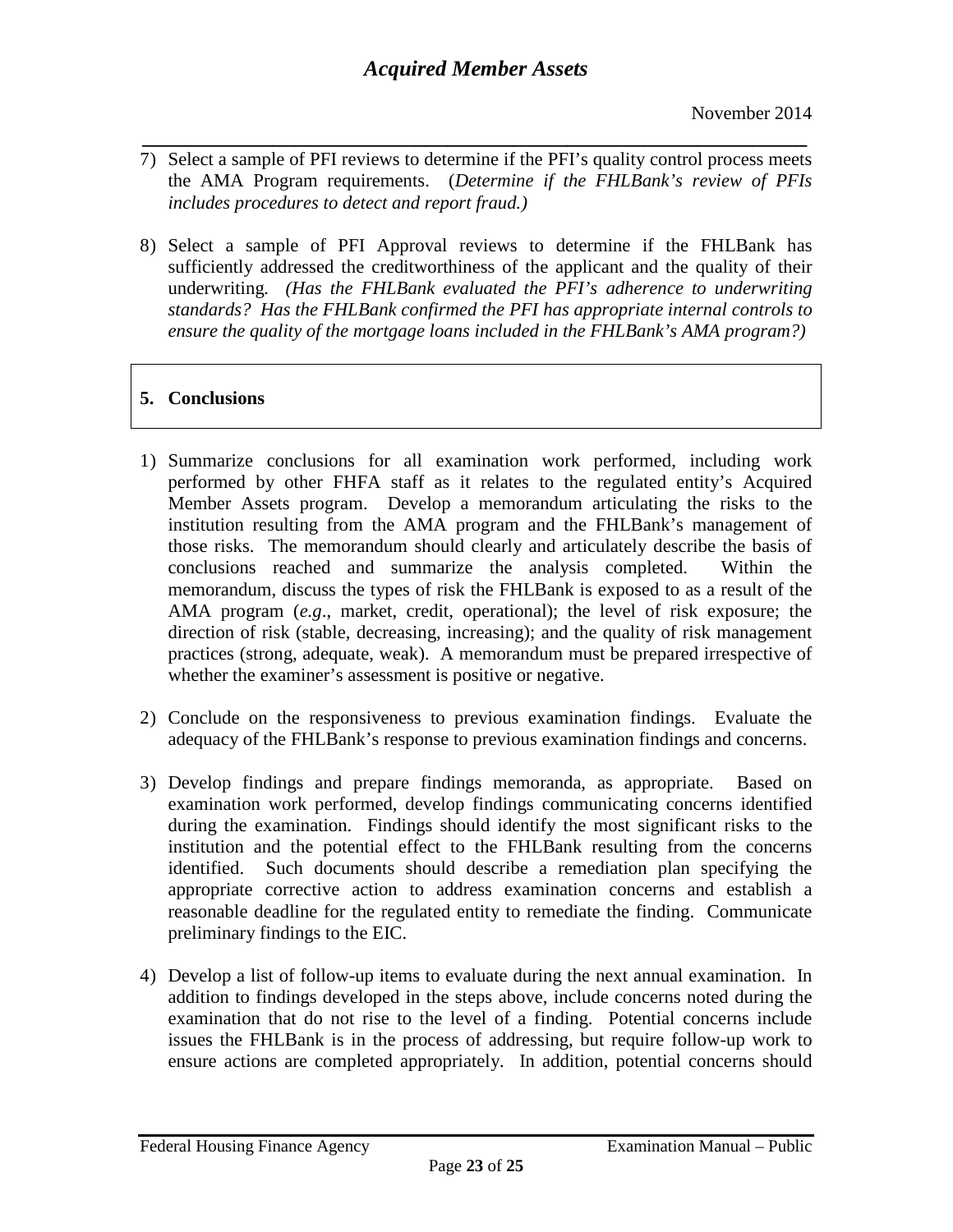*\_\_\_\_\_\_\_\_\_\_\_\_\_\_\_\_\_\_\_\_\_\_\_\_\_\_\_\_\_\_\_\_\_\_\_\_\_\_\_\_\_\_\_\_\_\_\_\_\_\_\_\_\_\_\_\_\_\_\_\_\_* include anticipated changes to the institution's practices or anticipated external changes that could affect the institution's future oversight of the AMA program.